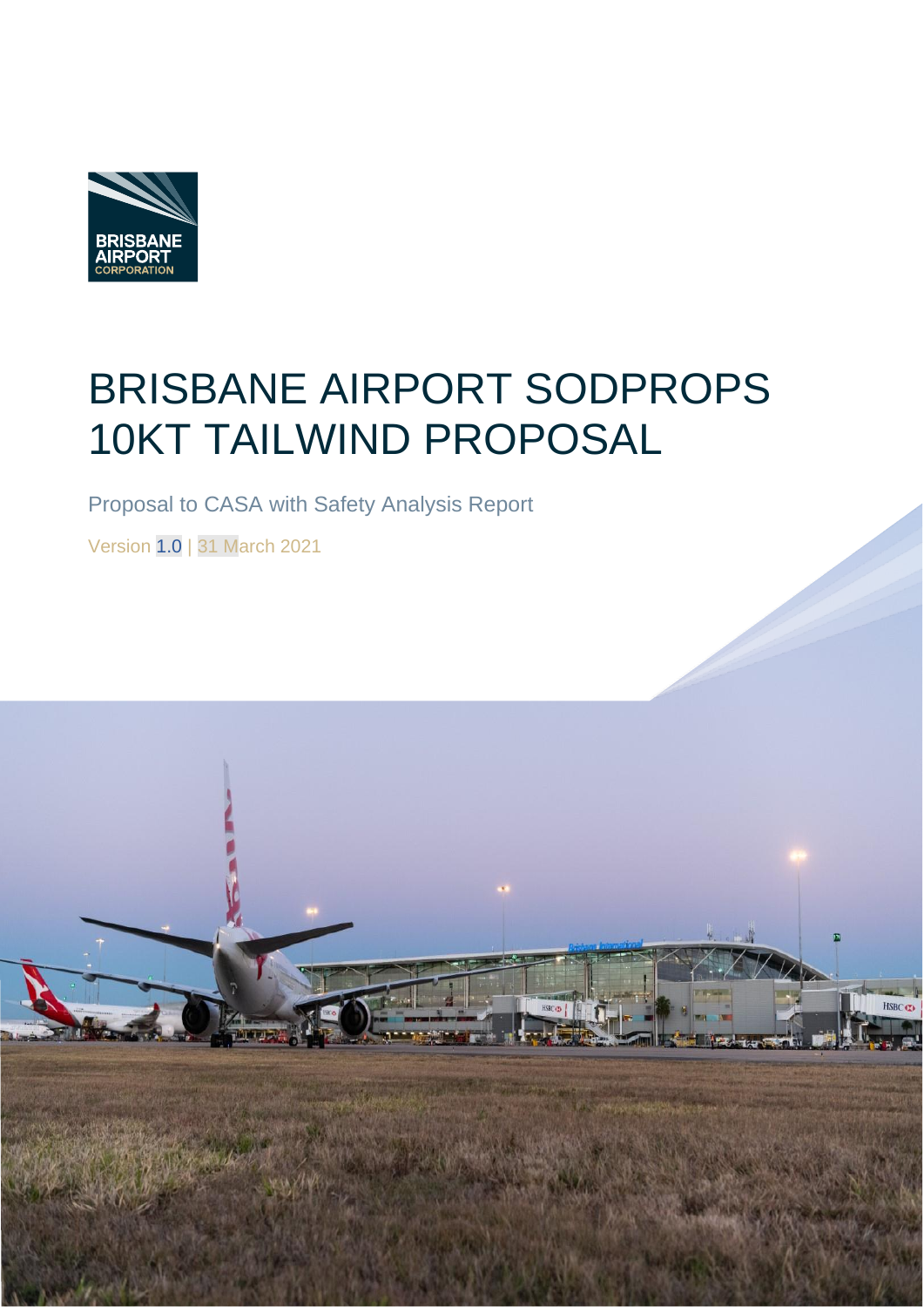

#### **IMPORTANT NOTICE**

*This document is created by Brisbane Airport Corporation Pty Limited ABN 54 076 870 650 (BAC). The information set out in this document is current at the date of its publication date but may change from time to time. This publication sets out BAC's proposal to Civil Aviation Safety Authority to increase the tailwind nomination criteria for Brisbane Airport SODPROPS and is intended for informational purposes only. BAC accepts no liability for any business decisions or actions taken on the basis of this publication. To the extent permitted by law, BAC (including its directors, officers, agents, employees and contractors) will not be held liable to you or any other person for any claims, losses, damages and expenses (including direct or indirect losses or damages) arising out of or in connection with your use or reliance of this publication.*

### **Document Redactions**

The redactions shown in this document relate to the removal of personal identifiers (names, business titles etc) and commercial in confidence information of airline operators.

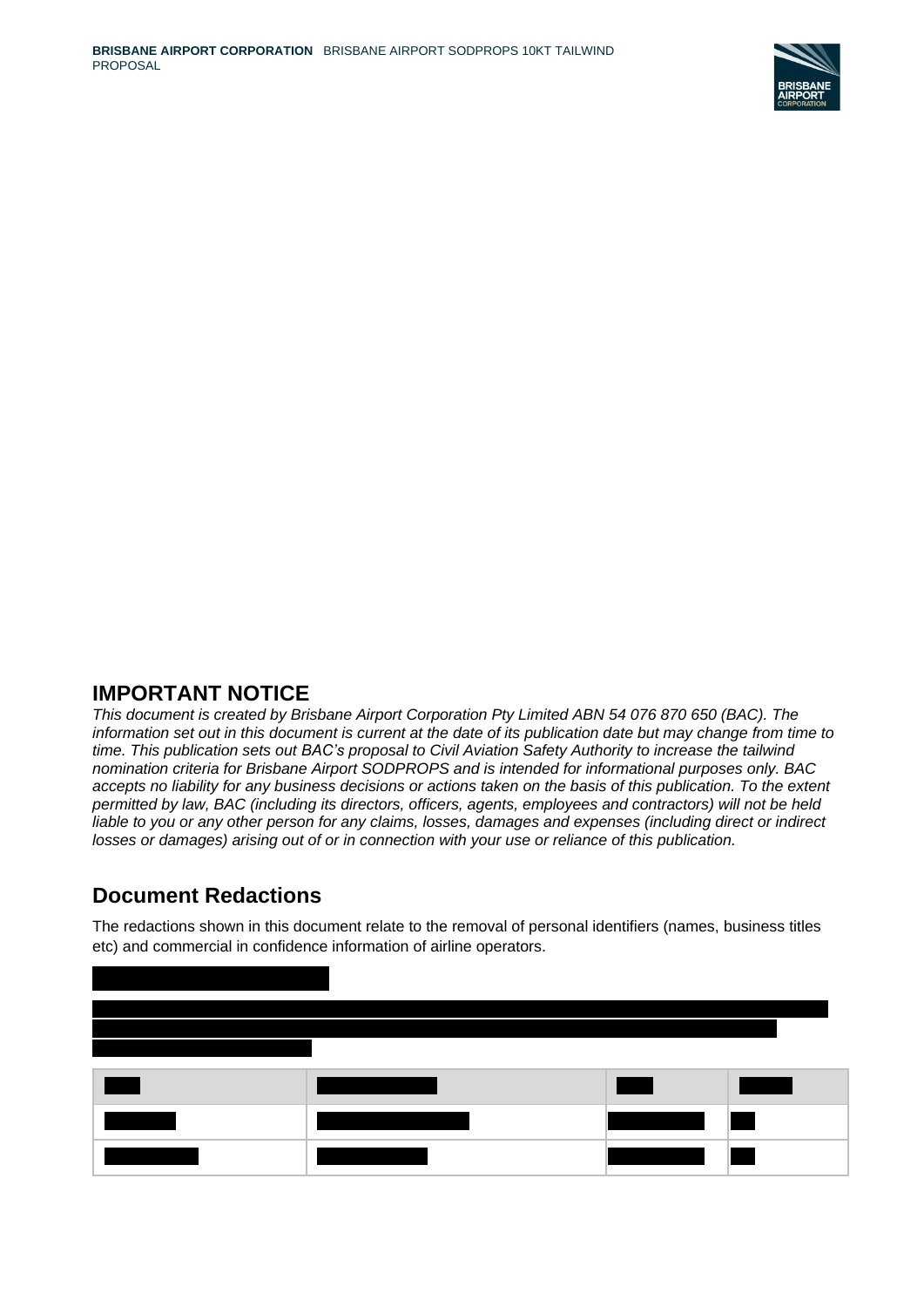

### **Change summary**

| <b>Version</b> | Date        | <b>Change description</b> |
|----------------|-------------|---------------------------|
|                | 30 Mar 2021 | Initial Release           |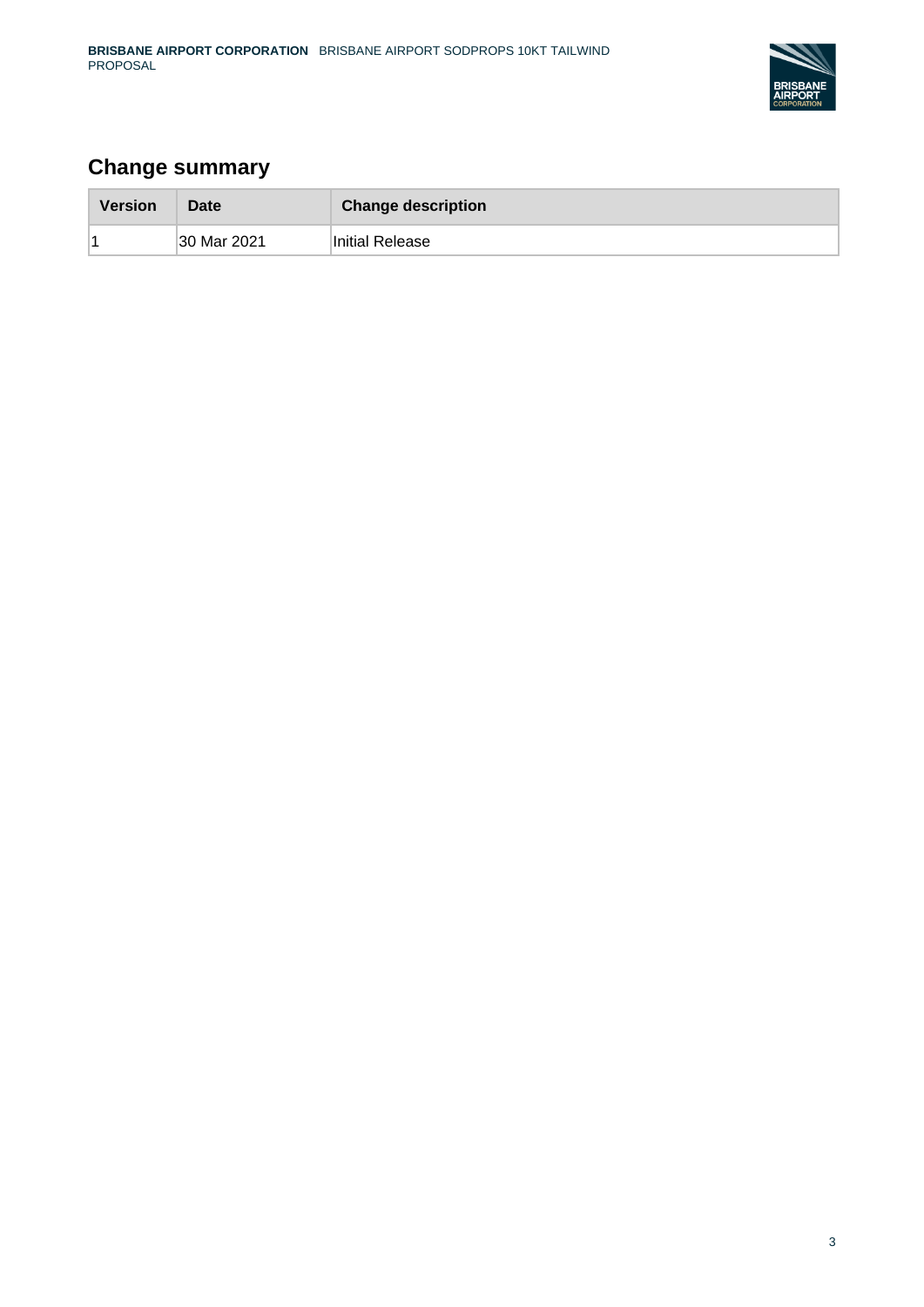

# 1. PROPOSAL

Brisbane Airport Corporation (BAC) proposes that CASA considers an exemption to CASR MOS Part 172, to allow Airservices to increase tailwind runway nomination criteria to 10kts specifically for Brisbane Airport Simultaneous Opposite Direction Parallel Runway Operations (SODPROPS).

BAC made a public commitment prior to opening of the new runway to seek CASA approval, after CASA determined in 2017 that Airservices could no longer nominate Runway Reciprocal Operations with 10kts tailwind and rejected Airservices' request to apply the same tailwind criteria for the new runway system.

The commitment was based on industry support, and historical evidence that Airservices operated over the bay operations safely with 10kts tailwind for over 20 years.

## **Benefit**

Based on the last 11 years of actual wind data, increasing the tailwind to 10kts will increase the time available for SODPROPS in summer when the runway is dry from 54% to 90% and in winter from 52% to 95% between 10pm and 6am, a measurable reduction in residential over flight and exposure to aircraft noise. SODPROPS is used during the most noise sensitive sleep periods, when even a single noise event can have a significant impact on residents. These are also the periods of least movements allowing additional "decision time" for air traffic control and pilots, and most flights during the night period receive an efficiency benefit as they are to and from the north.

During late evening and early morning, particularly at the weekends, there will also be an increase in availability of SODPROPS, which has not been estimated as it is also dependent on traffic levels with sufficient look ahead time to re-sectorise and reassign Standard Instrument Departures (SIDs) and Standard Instrument Arrivals (STARs). This provides potential for further respite for residents affected by operations using the new runway particularly when traffic levels are typically lower at the weekend.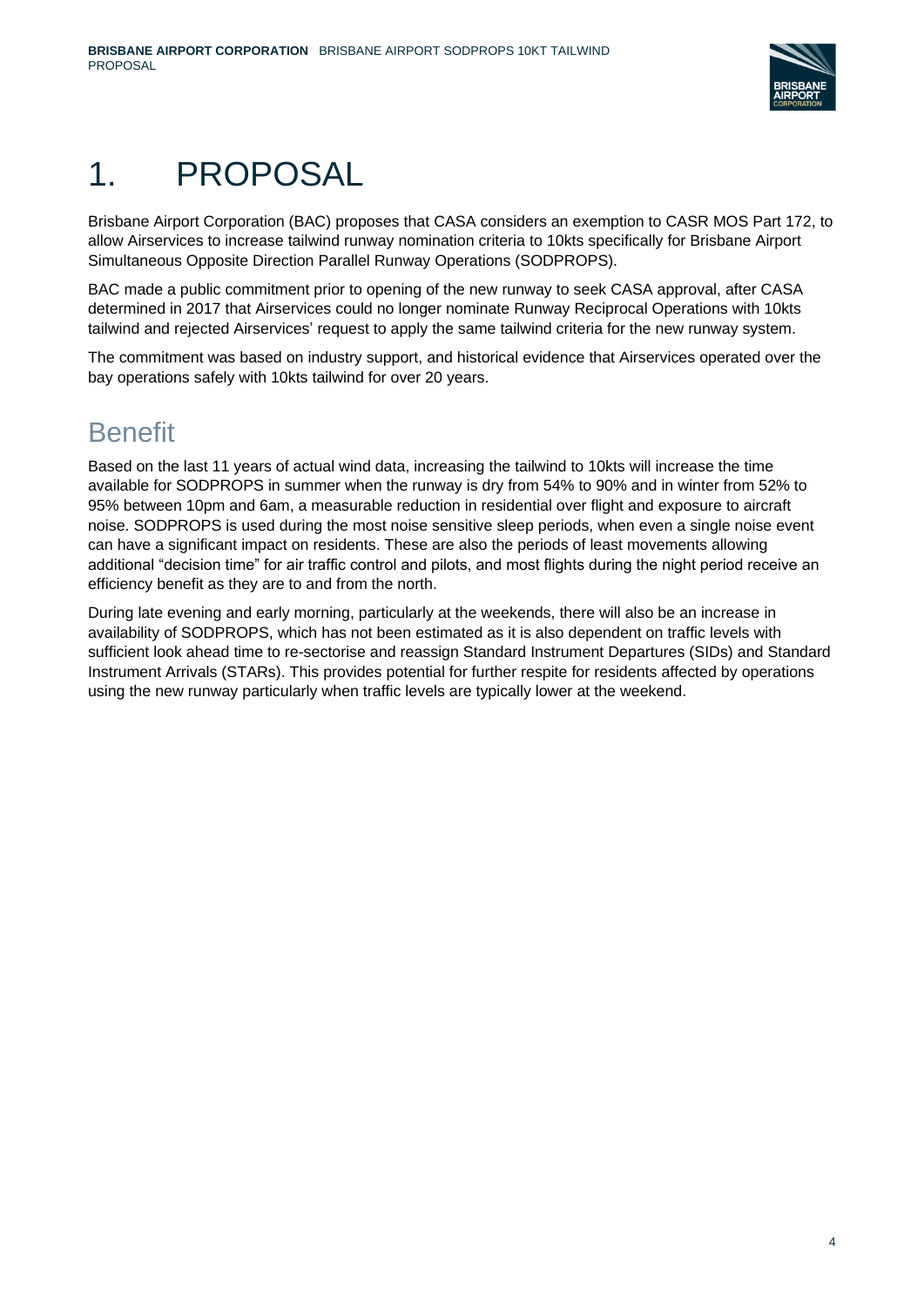

# 2. SAFETY ANALYSIS REPORT

## Purpose

The purpose of this Safety Analysis Report is to describe the safety management activities that have been undertaken for the following proposed change to Brisbane Airport SODPROPS: ATC to nominate dry runway (Take-off RWY01R, Arrival RWY19R) with up to 10kts tailwind including gusts.

The existing runway nomination criteria for SODPROPS is 5kts tailwind, dry runway, 2500ft cloud base and 8km visibility.

The proposed change to runway nomination criteria is for tailwind only and specifically for Brisbane Airport SODPROPS.

## Methodology and Safety Program

The safety program was informed by:

- A Safety Plan administered by BAC, as the change proponent
- Establishment of a Local Runway Selection Safety Team (LRSST) to conduct Hazard Identification and Risk Assessment Workshops
- CASA response to Airservices SAF-SS-16031 Version 1 Runway Nomination Criteria Brisbane Aerodrome 22 August 2017
- Operational review by Airservices and Operators
- Operator tailwind operating limits
- Airservices incident data
- ICAO SARPS and PANS guidelines
- International methodology FAA Order and waiver at Los Angeles Airport
- Stakeholder Consultation and Communication

The initial safety analysis conducted through the Local Runway Selection Safety Team (LRSST) identified existing and proposed key controls aimed at preventing aircraft from operating outside operational limits. These controls aim to ensure air traffic control have the procedures in place to keep the tailwind within these operational limits, pilots receive accurate wind information in sufficient time to exercise their responsibility to determine runway suitability, and to reduce the risk of windshear related hazards or wide variations in wind gradients during tailwind operations.

Operators provided assurance that pilots operating into Brisbane Airport are aware of their operational tailwind limits, and existing operating procedures ensure that they will assess landing distance required and take off distance required well prior to landing or take-off, and that if they do choose to conduct a missed approach, they follow published missed approach procedures which will not compromise separation.

Airline and non-airline operators that are operating fleets with 15kts as their operational tailwind limit have sufficient existing controls in place to minimise any increased risk to operations with 10kts tailwind, including landing performance calculations and pre take-off assessments that include tailwind, and ensuring pilots are trained to adhere to published instrument flight procedures. For those operators with aircraft limits of 10kts tailwind, based on the outcomes of the Hazard Identification and Risk Assessment sufficient additional controls were necessary to ensure the limits are not exceeded for arriving aircraft.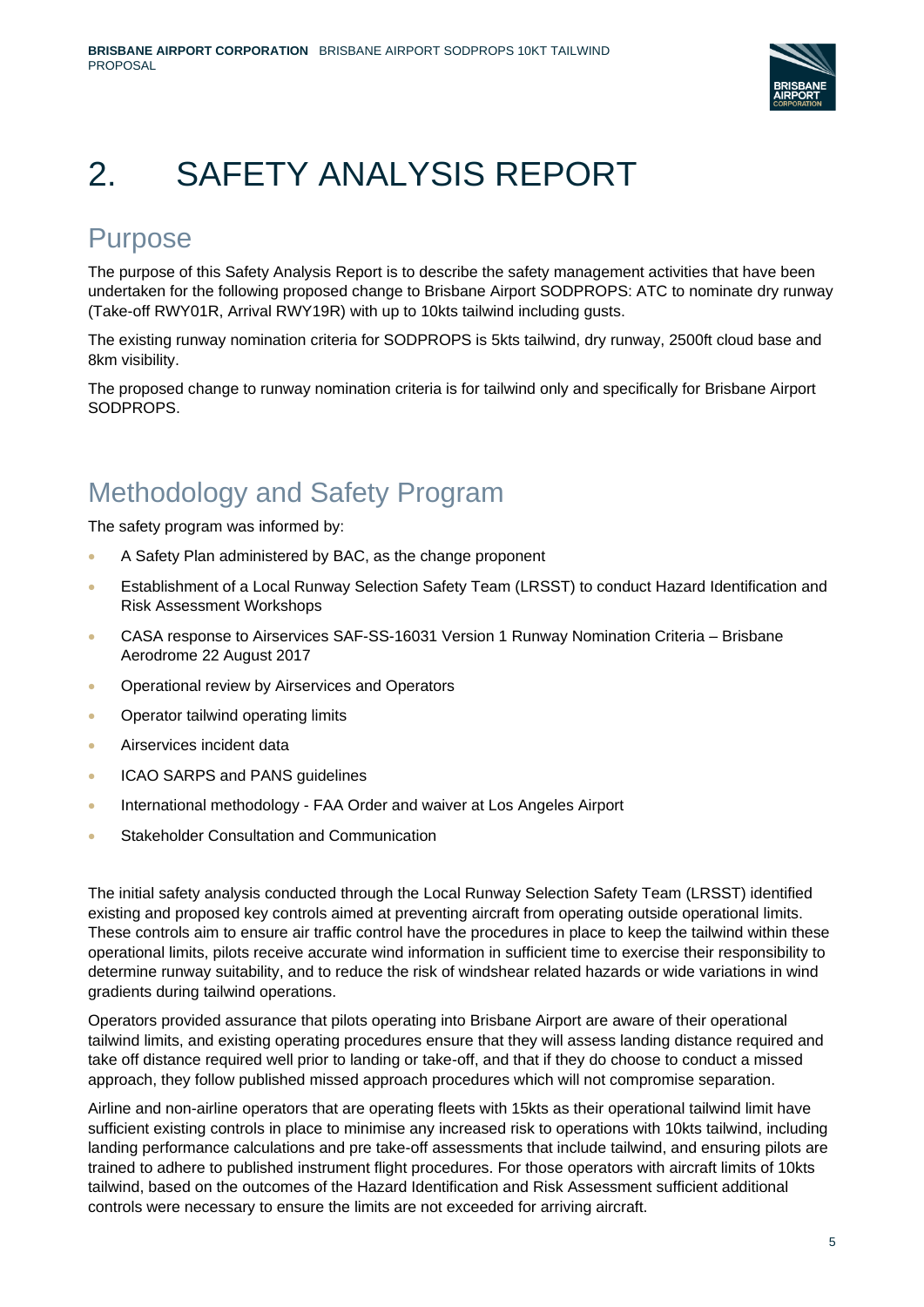

Historical incident data supports that the operational safety risks of runway nomination with 10kts tailwind are acceptable. Airservices operated Runway Reciprocal Operations with 10kts tailwind from the late 1980's with low risk to operations evidenced by no runway incursions and a single go around between 2010-2016 (from Airservices incident data as included in their 2016 submission).

Whilst there are no ICAO SARPS that preclude runway nomination with 10kts tailwind, ICAO PANS OPS Doc 8168 and PANS ATM Doc 4444 identify that noise abatement should not be determining factor for runway nomination when the tailwind exceeds 5kts including gusts.

There are global examples that consider these as guidelines only from PANS and allow local runway safety team analysis to determine acceptably safe preferential runway program criteria, with the caveat that pilots ultimately have the authority to determine runway for the safe operation of the aircraft.

This safety analysis has applied this methodology and demonstrates that, while PANS provides a standardised approach to ensuring safety margins between tailwind nominated (5kts) and operational tailwind limits (10kts +), a robust local safety assessment is necessary to ensure adequate controls are implemented to provide sufficient assurance to operate at, and not above those operational tailwind limits.

BAC proposes that the local safety assessment methodology applied by the FAA is sound, with evidence of long-term night operations with 10kts tailwind at LAX, and that the Brisbane Airport SODPROPS application will be demonstrably safer due to the wider distance between runways, STAR connected 3D approaches, limiting crosswind to 15kts, and higher visibility and cloud base criteria.

After completing the initial safety activities outlined in the Safety Plan, the following controls were developed and agreed to mitigate the hazards identified for 10kts tailwind for SODPROPS departures and arrivals:

Amend Brisbane ATC SODPROPS procedures, Tower/TCU LOA/Flow procedures and NAP

- 1. For Brisbane SODPROPS reduce crosswind limit to 15kts including gusts;
- 2. During Brisbane SODPROPS when tailwind is >5kts, ATC will request that all pilots provide 500ft winds and record on ATIS
- 3. During Brisbane SODPROPS, ATC to allow sufficient spacing between arrivals in the event that a preceding arrival may, due to tailwind, need to roll through to the end of RWY19R instead of vacating on a rapid exit taxiway
- 4. During SODPROPS, when tailwind is different to ATIS, ATC to provide tailwind on first contact and with landing clearance, and for departures with take-off clearance (tailwind advice when different to ATIS is existing practice but needs to be in procedures)
- **5.** AIP DAP NAP YBBN to be updated (new text in blue) Between 2200 and 0600 local time pilots are requested to minimise the use of reverse thrust when operationally acceptable**, except during SODPROPS**

Initially, the Safety Program outcomes supported development of a Safety Case to demonstrate that all safety risks for 10kts tailwind could be managed to ALARP. This included the Hazard Identification and initial Risk Assessment workshop outcomes and input of further hazards and suggested controls from operators who could not attend. BAC ensured that all operators, airline and non-airline, were provided with sufficient context and given the opportunity to identify hazards and review effectiveness of controls.

On 22 March 2021, an operator that had attended the initial workshop provided late input that they could not support the full 10kts limit as proposed and believed that 7kts is a more appropriate limit given the maximum tailwind allowance of some of their aircraft. This was provided to BAC a day prior to the final residual Risk Assessment on 23 March.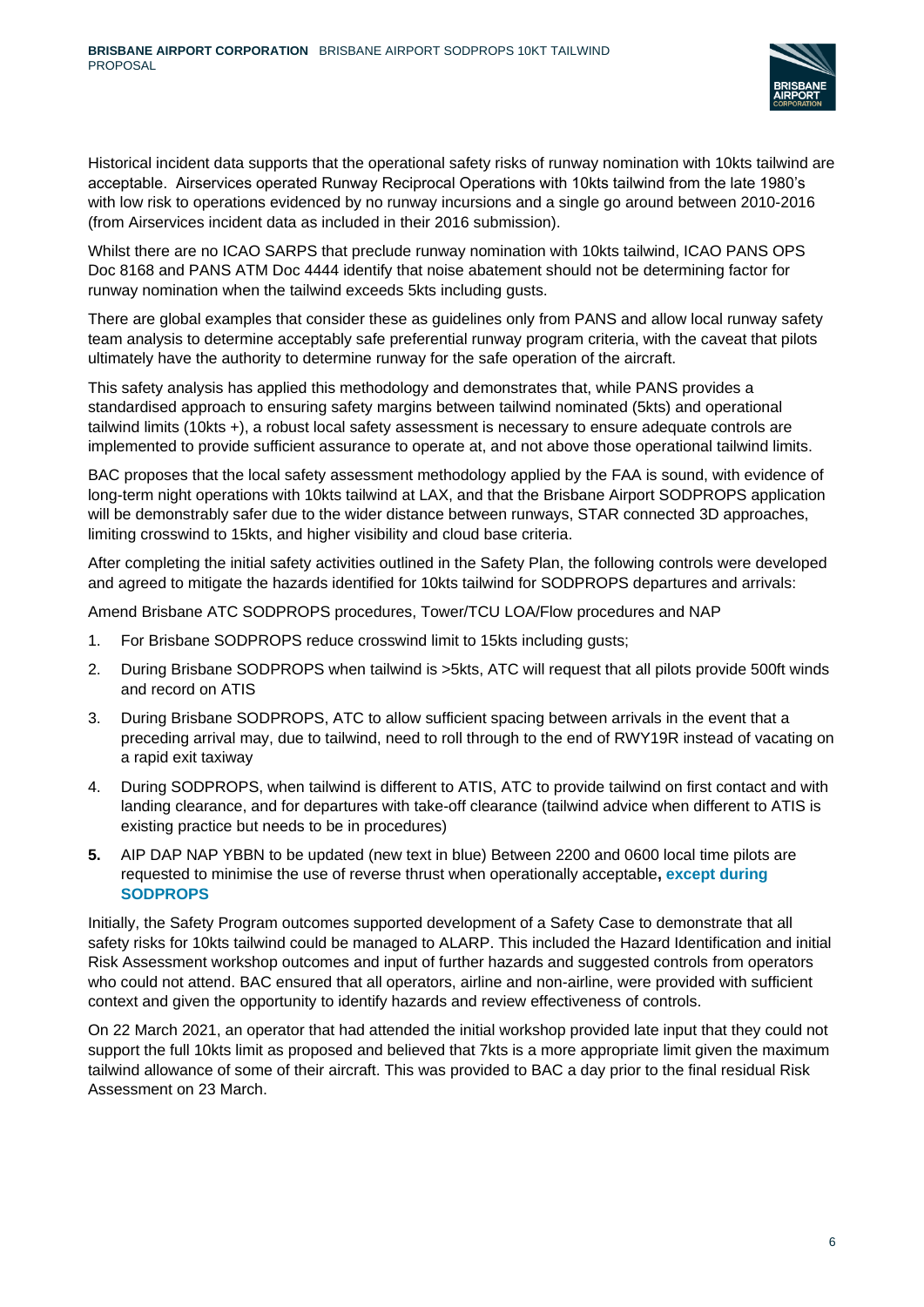

## Safety Analysis Report Summary

The Safety Program methodology and safety activities were initially contained within a Safety Case. The initial safety activities identified existing and proposed controls to keep the tailwind to within operational tailwind limits for all aircraft operating at Brisbane Airport, applying a local runway safety team methodology applied by the FAA to determine acceptability of the change, and it was only just before the final residual risk assessment that a major airline indicated they could not support the Safety Case.

BAC must submit this proposal as a commitment to the wider Brisbane community and this Safety Analysis Report provides the evidence of Safety Activities and Methodology demonstrating that BAC has conducted the Safety Program thoroughly with all operators at Brisbane Airport.

If CASA do not support this proposal, BAC will investigate other options for runway nomination including 10kts for departure and 7kts for arrival to continue to look for maximum safe use of over the bay operations, applying the same Safety Program methodology.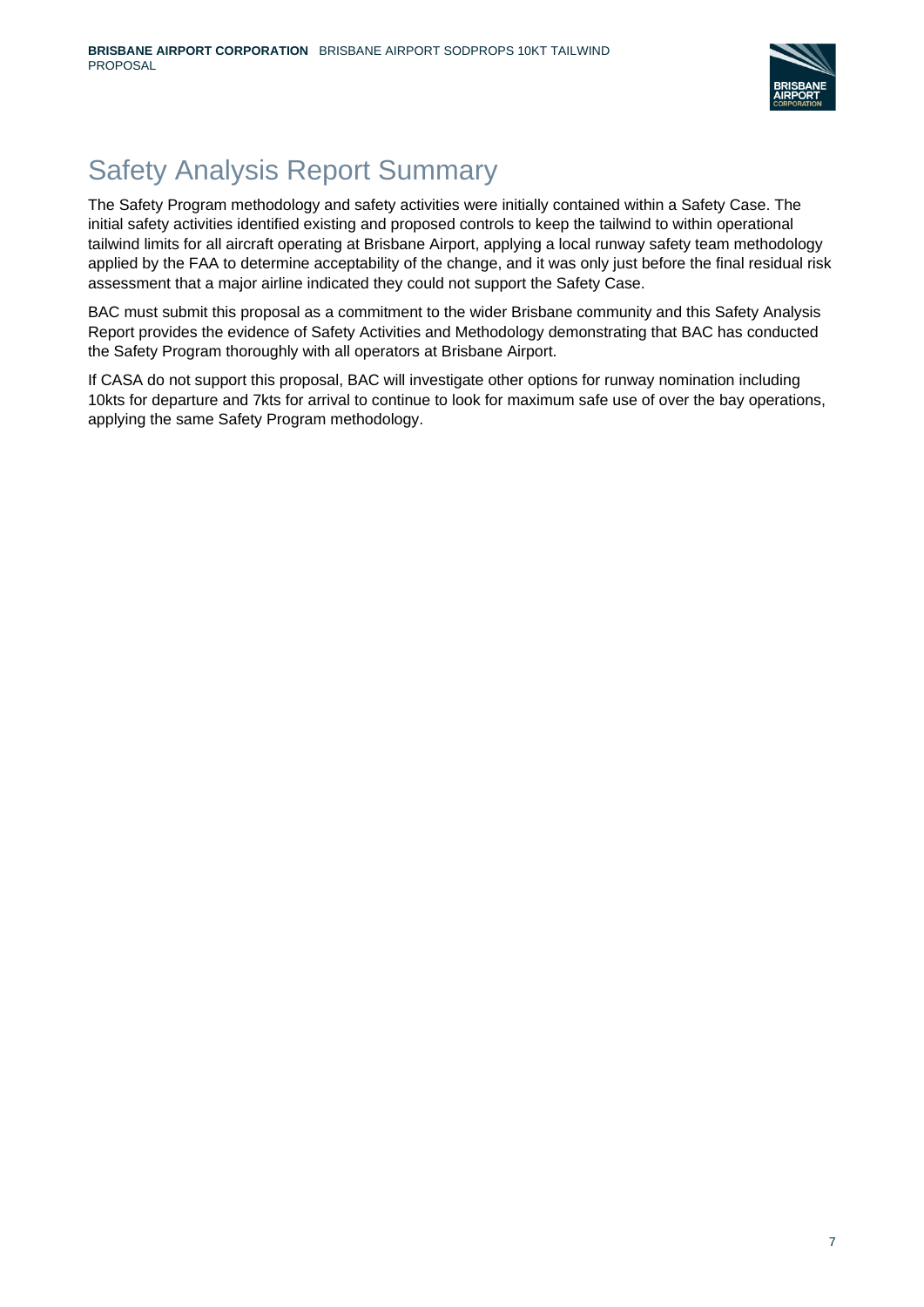

# 3. BAC COMMITMENT TO MAXIMISING OVER THE BAY OPERATIONS

During EIS/MDP consultation for Brisbane's New Runway in 2005/2006, the concept of operations for the new parallel runway system included a commitment to maximising over the bay operations by applying the existing wind criteria for nomination of runways (for Runway Reciprocal Operations) up to 10kts tailwind including gusts on a dry runway.

To support the BAC's commitment to minimise the impacts of aircraft noise and overflight from the new runway system, Airservices applied to CASA in 2016 while completing the final airspace design for an exemption against the runway nomination criteria specified in CASR MOS Part 172 to allow runway nomination with 10kts tailwind, supported by a Safety Statement SAF-SS-16031 that included incident data from 2010 - 2016 demonstrating low risk to operations. (No runway incursions and only 1 go around based on RRO nomination with 10kts tailwind).

CASA provided a comprehensive response to Airservices as to why they did not accept the proposal including principles proposed to develop a local procedure at Brisbane that allows pilots to select over the bay runways with tailwind greater than 5kts. The minimum provisions provided to assist to develop that procedure have been included in existing and proposed controls in the safety analysis for this proposal. While the current Noise Abatement Procedures (NAP) include that "pilots may request an arrival RWY19L/R or departure RWY01R when tailwind exceeds 5kts during Night hours" this is very rarely utilised and does not provide a measurable noise benefit.

BAC formed an industry steering group in 2019 and gained support for an industry proposal to CASA that includes finalised airport infrastructure, airspace procedures, and ATC procedures, to conduct a comprehensive industry safety assessment using a similar methodology to that applied by FAA Order 8400.9 1981, notably as applied at LAX. To properly evaluate threats and controls, experience operating SODPROPS with the new runway system under local environmental conditions, infrastructure, and updated instrument flight and ATC procedures was necessary.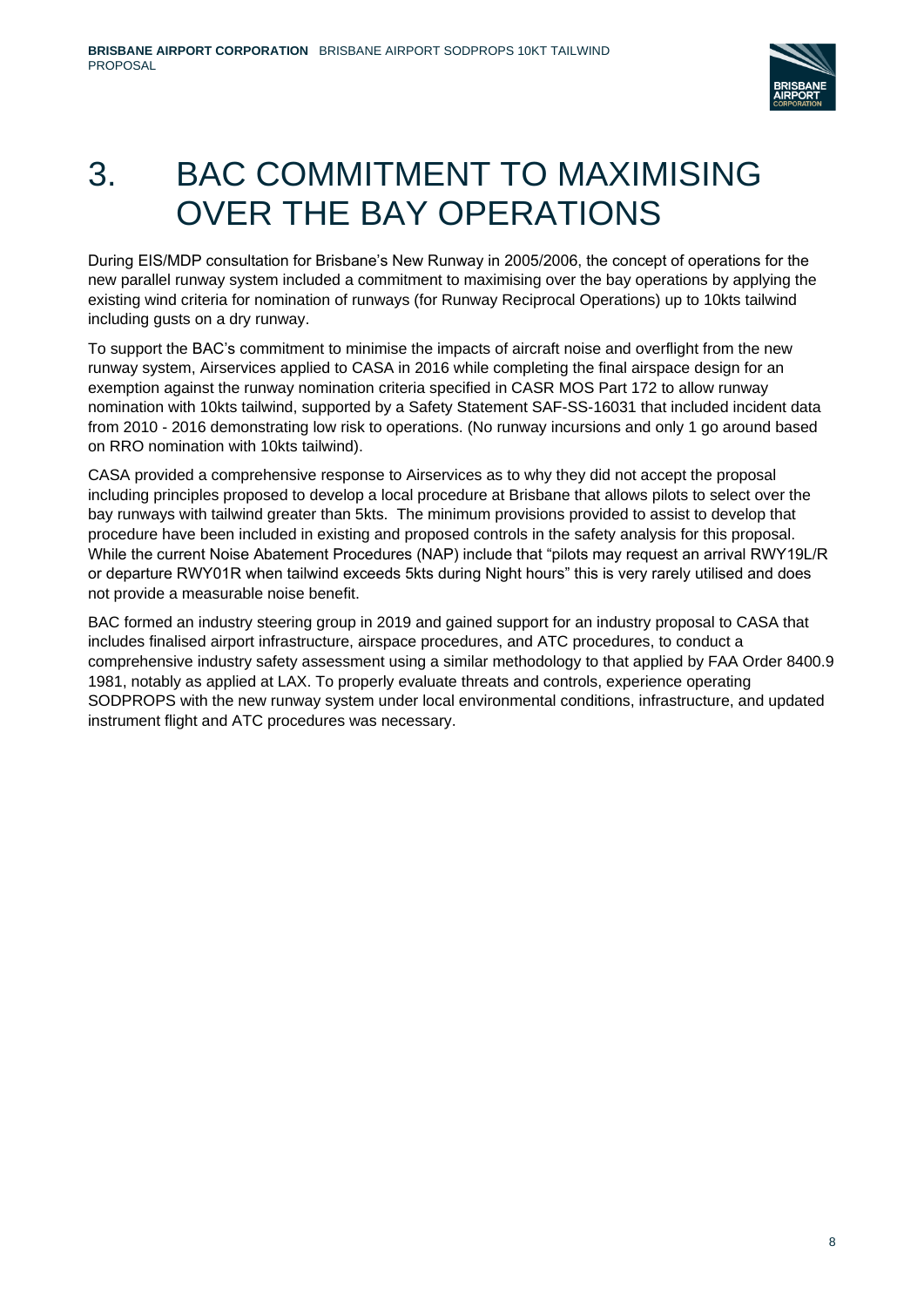

# 4. SAFETY PLAN

A Safety Plan has been developed to ensure that the safety activities that have been identified as part of this safety program are managed with appropriate governance and oversight.

The scope of this Safety Analysis Report is to determine the effect on all aspects of operational safety to operators, air traffic control, and Brisbane Airport Corporation due to increasing the allowable tailwind criteria for Brisbane Airport SODPROPS runway nomination from 5kts to 10kts.

The HAZID and risk assessment workshop held with airport operators, air traffic control and Brisbane Airport SME's initially reviewed ICAO SARPS, PANS, overseas examples, local SODPROPS procedures and associated instrument flight procedures, wind reporting procedures, operator operating procedures and tailwind limits, and CASA's concerns raised in the 2017 response to Airservices. Threats on safety of operations associated with the change, effectiveness of existing controls, and proposed controls necessary to effectively manage those threats were determined during the assessment. A critical principle of the safety assessment was to include all Brisbane airport operators including international operators and to obtain input from those operators that could not attend the workshop. Operators were also asked to provide operational tailwind limits, internal safety assessments, or any further issues not identified at the workshop.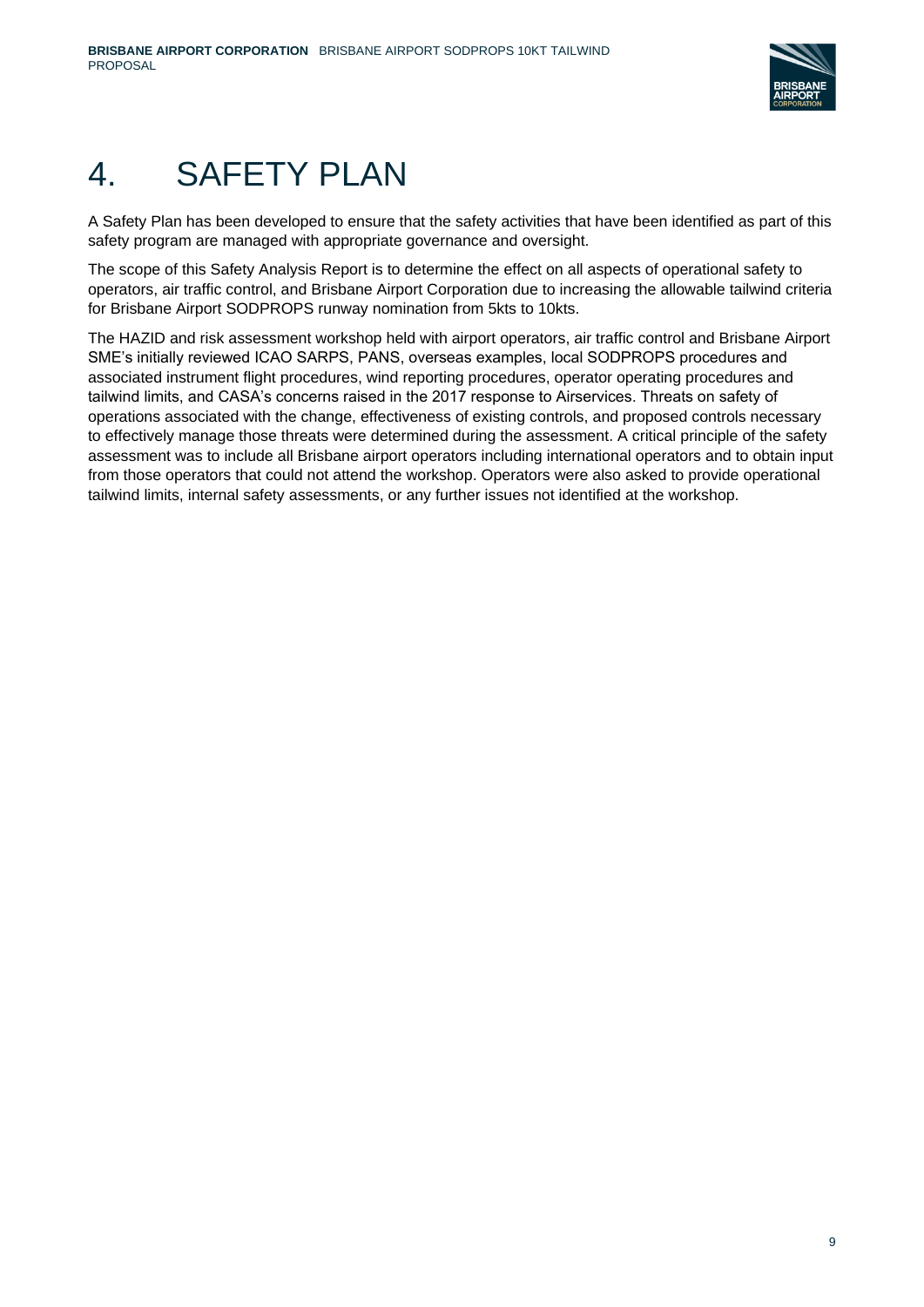

# 5. CONSULTATION AND COMMUNICATION

Airservices and CASA were initially consulted to confirm that BAC could submit the change proposal to CASA.

After a HAZID and Risk Assessment Workshop was held to understand the safety impact and to identify controls to safely proceed with the change, CASA advised that, based on the "first of type" nature of the change, a Safety Case would be required.

Based on feedback from CASA, and to complete a comprehensive safety analysis that included consideration of all types of aircraft operations, consultation included all regular aircraft operators at Brisbane Airport and Airservices as well as the appropriate operational and safety specialists from BAC.

The community, as a major stakeholder, was and continues to be engaged including Federal, State and Local Government representatives to confirm BAC's commitment to initiating the proposal. It is consistent with BAC's ongoing engagement with the community to look for the best possible noise outcomes for residents within the implemented airspace design and flight paths for the new runway system.

All Brisbane Airport operators below were provided with an initial letter of context and invitation to the HAZID and risk assessment to form the LRSST.

| Operator                      | <b>Contact</b> | <b>Role</b> |
|-------------------------------|----------------|-------------|
| Air New Zealand               |                |             |
|                               |                |             |
|                               |                |             |
| Alliance                      |                |             |
| Cathay Pacific                |                |             |
| Cobham                        |                |             |
| Corporate Air                 |                |             |
| Emirates                      |                |             |
| Eva Air                       |                |             |
| Nauru Air                     |                |             |
| Qantas Group                  |                |             |
| Virgin                        |                |             |
|                               |                |             |
| Rex                           |                |             |
|                               |                |             |
|                               |                |             |
| <b>RFDS</b>                   |                |             |
| Singapore                     |                |             |
|                               |                |             |
|                               |                |             |
| Skytrans                      |                |             |
| <b>Toll Aviation/Hevilift</b> |                |             |
| QG Air                        |                |             |
| <b>BARA</b>                   |                |             |
| Lifeflight                    |                |             |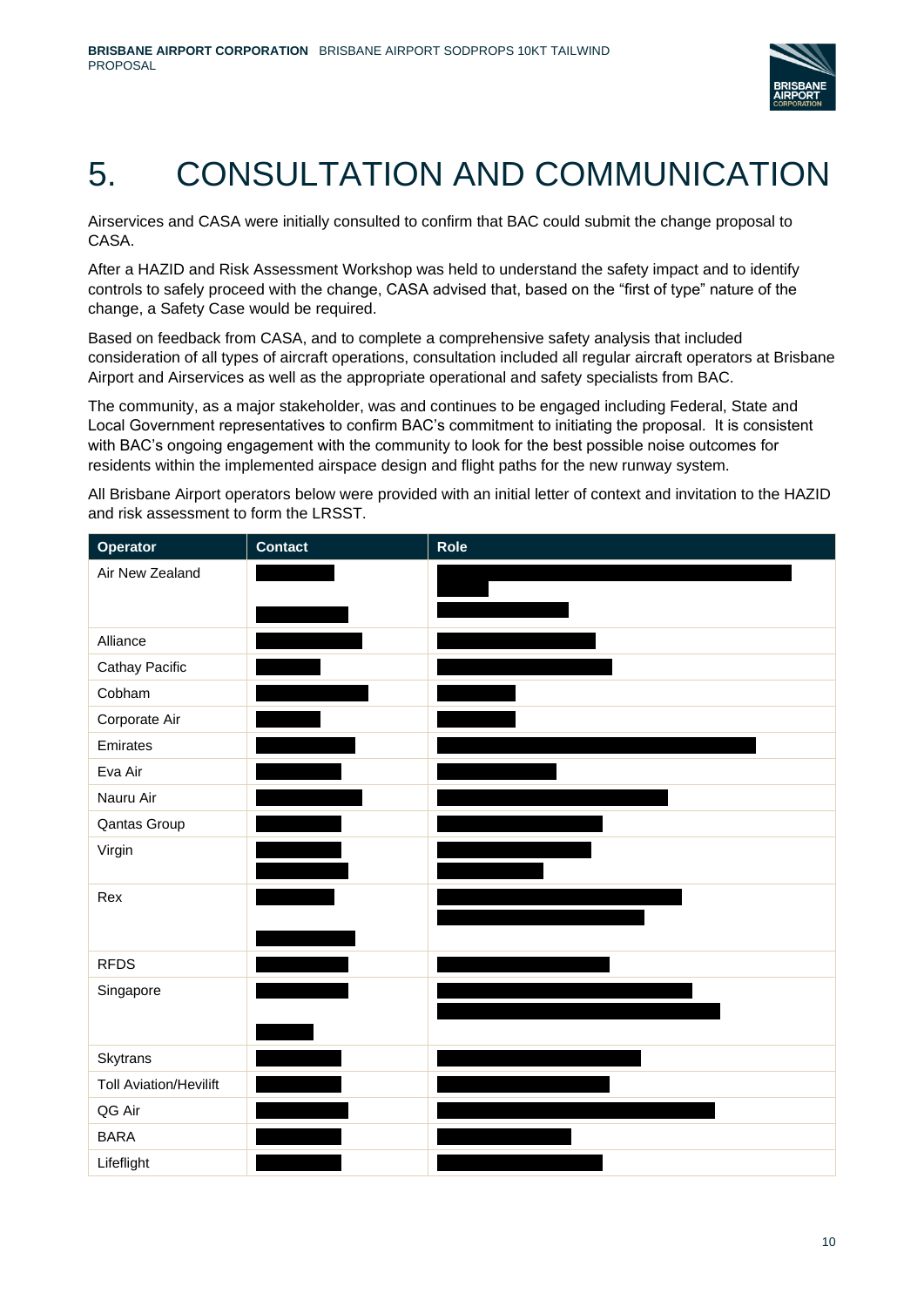

# 6. SAFETY ACTIVITIES

## Hazard Identification and Risk Assessment

The following attended the HAZID and risk assessment workshop via Teams (LRSST):

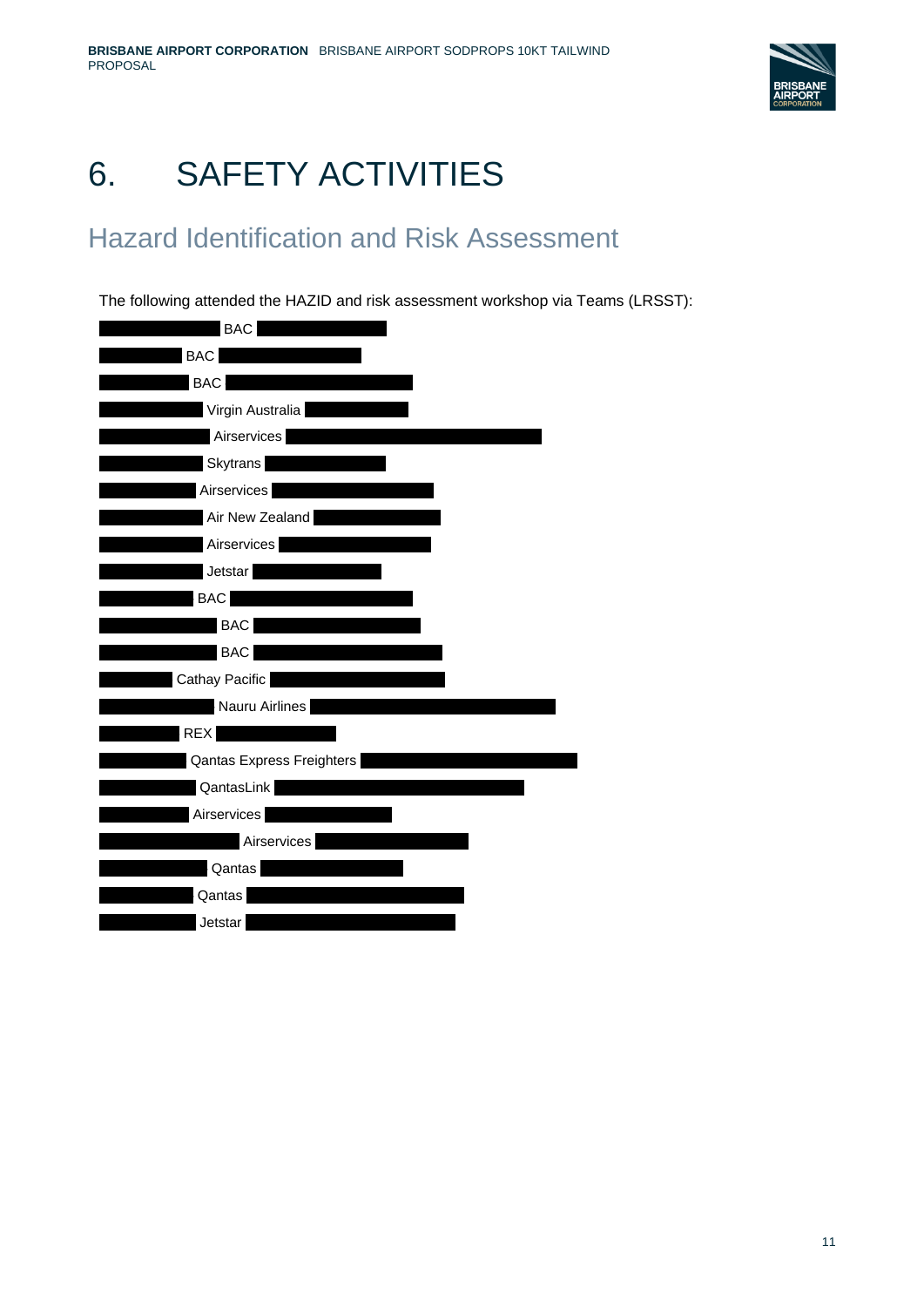

Following the distribution of the HAZID outcomes and agreed proposed controls, the following de-identified operators provided fleet tailwind limits, internal safety assessments and/or any additional concerns or suggested controls/mitigation:

| <b>Airline 1</b>                                                  |  |  |  |  |  |  |  |  |  |  |  |  |
|-------------------------------------------------------------------|--|--|--|--|--|--|--|--|--|--|--|--|
| 10KT tailwind - margin available for all aircraft landing RWY 19R |  |  |  |  |  |  |  |  |  |  |  |  |
|                                                                   |  |  |  |  |  |  |  |  |  |  |  |  |
|                                                                   |  |  |  |  |  |  |  |  |  |  |  |  |
|                                                                   |  |  |  |  |  |  |  |  |  |  |  |  |
|                                                                   |  |  |  |  |  |  |  |  |  |  |  |  |
|                                                                   |  |  |  |  |  |  |  |  |  |  |  |  |
|                                                                   |  |  |  |  |  |  |  |  |  |  |  |  |
|                                                                   |  |  |  |  |  |  |  |  |  |  |  |  |
|                                                                   |  |  |  |  |  |  |  |  |  |  |  |  |
| HAZARDS (outside those already identified in HAZID)               |  |  |  |  |  |  |  |  |  |  |  |  |

1. Aircraft performance variability due climbing and descending through tailwind gradients

2. Additional payload restrictions due potential take-off weight limitations

Mitigation

- 1. Crew awareness to adequately anticipate and respond to greater range of performance variability
- 2. Flexibility in runway assignment by ATC to minimise commercial impact

#### **Airline 2**

10KT tailwind – margin available for all aircraft landing RWY 19R

Risk assessment conducted by (Airline)

- 1. Reduced in flight performance reduced climb performance may cause CFIT
- 2. Increased take-off and landing distance resulting in runway excursion

**Mitigation** 

- 1. Existing controls considered adequate to control risks assessed as low (acceptable for 10kts tailwind at BNE)
- 2. Climb gradient requirements can be satisfied for take-offs and landings]
- 3. Maximum take-off weights and typical landing distances under max landing weights assessed
- 4. Aircraft certified for 15kts tailwind and flight crews required to verify landing performance including missed approach climb gradient and landing distance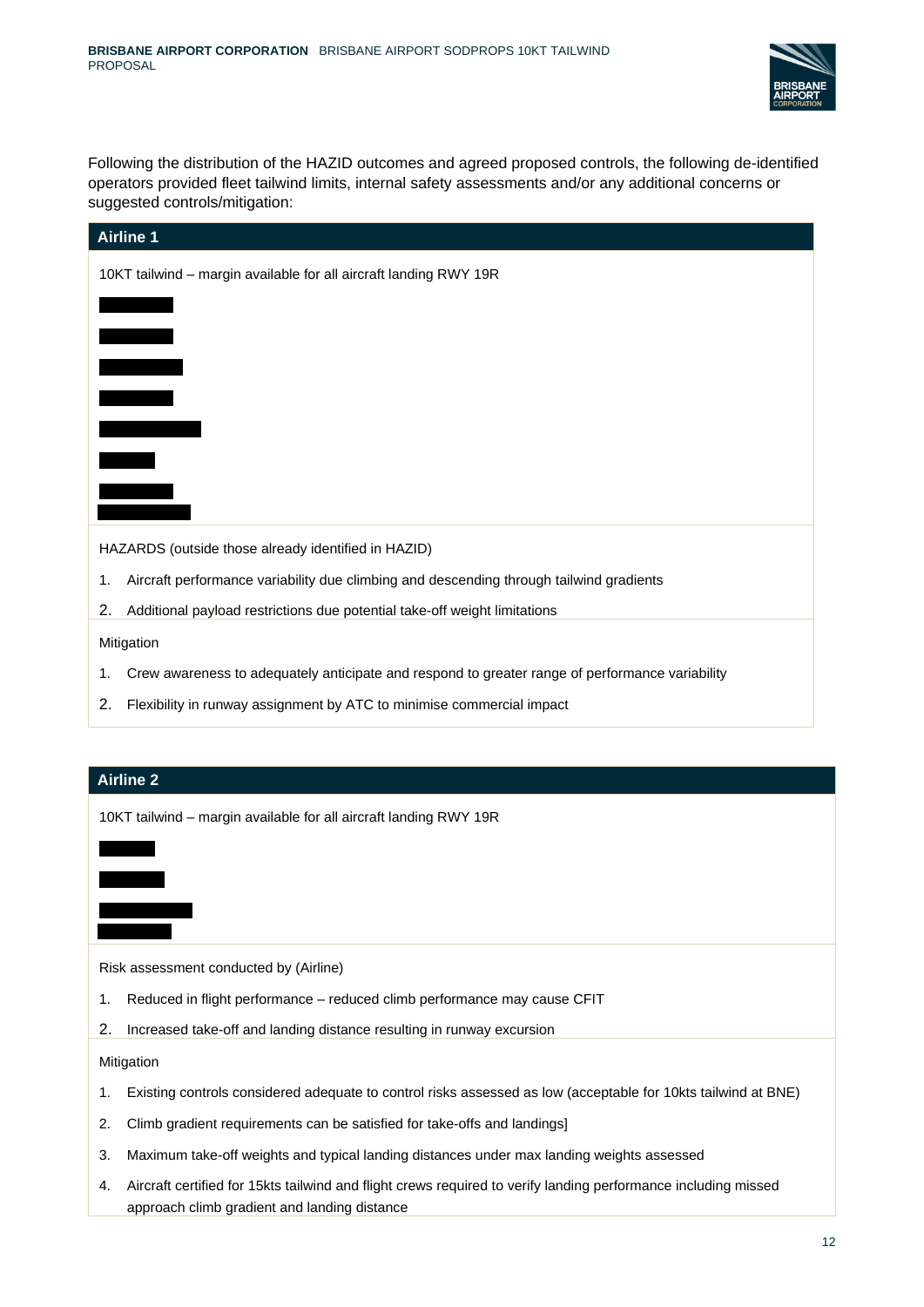

#### **Airline 3**

- 1. Pre-dispatch landing performance data is provided for network aerodromes and includes tailwinds up to 15 kts.
- 2. In-flight guidance on landing distance required (LDR) is provided (in the QRH) which includes performance margins based on operational experience.
- 3. Similarly, crew are provided with a tablet based app for determining accurate LDR in-flight (same margins as in (ii)).
- 4. Specific company policies apply to all landing performance calculations and drive appropriate aircraft configurations e.g. autobrake settings and approach speeds.
- 5. Certified maximum tailwind limit is 15 kts for the B737.
- 6. Detailed information is provided in crew manuals for techniques to apply during take-off and landing with tailwinds.

No additional HAZARDS (outside those already identified in HAZID)

#### **Airline 4**

10kts tailwind within design capabilities of the aircraft in normal circumstances, all aircraft operating at Brisbane

Aircraft commander's discretion may require alternative runway and should not be delayed for doing so

Otherwise, no issues with proposal

Mitigation

- 1. Crew awareness to adequately anticipate and respond to greater range of performance variability
- 2. Flexibility in runway assignment by ATC to minimise commercial impact

#### **Non Airline 1**

Aircraft operational tailwind limit 10kt

Flight standards team – 10kt tailwind acceptable providing the quartering tailwind is limited to below 25kt

Discussed as threat during the HAZID and control implemented to restrict cross wind to 15kts during SODPROPS for windshear mitigation will also mitigate the quartering tailwind issue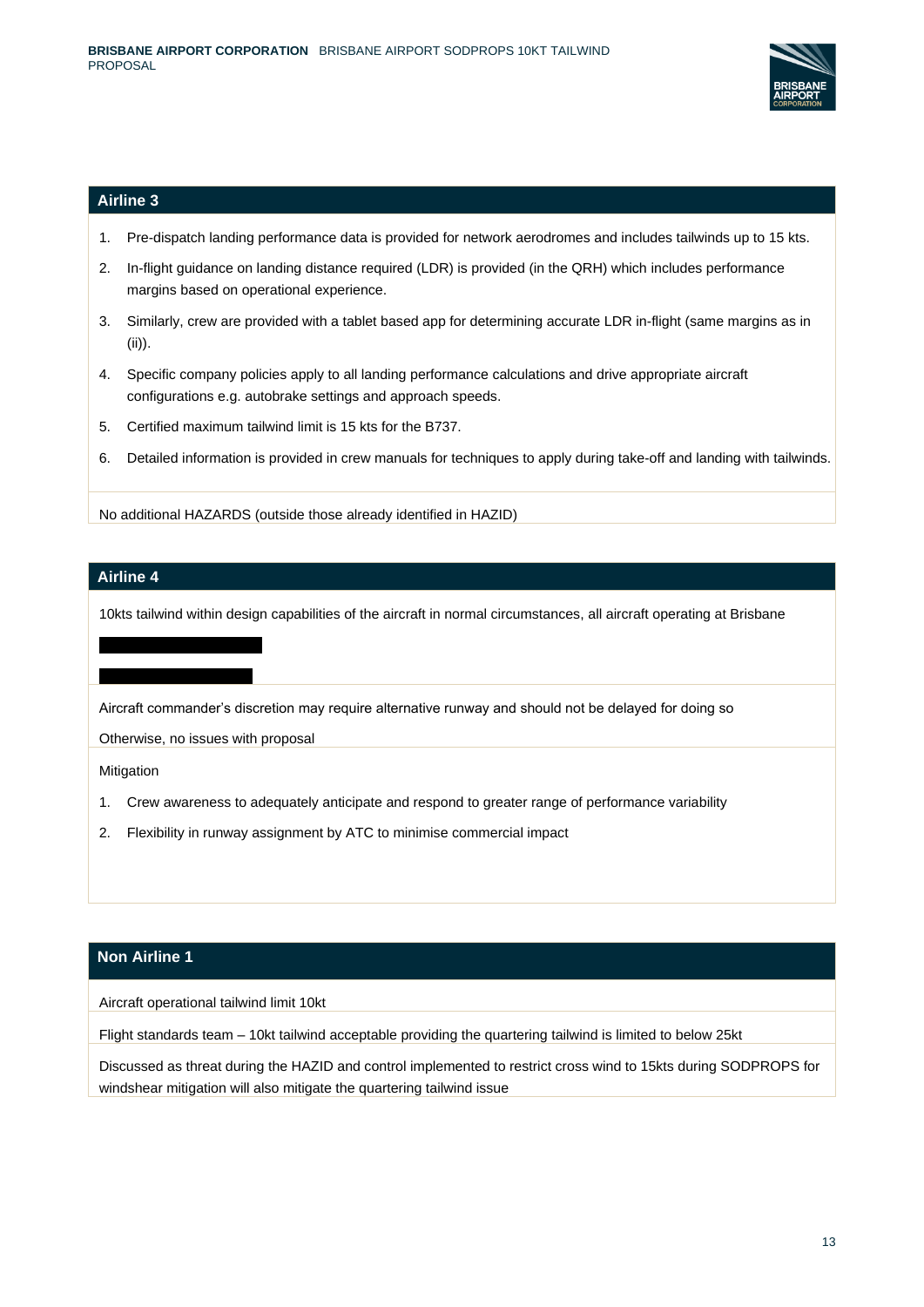

#### **Non Airline 2**

- All aircraft are maximum 15kt tailwind for take-off and landing
- Head of flight operations supports the proposal providing there are not traffic delays to accommodate

## **Airline 5** Tailwind limits for all aircraft either 15kts or 10kts  $\overline{\phantom{a}}$  $X \rightarrow \infty$  $X \times X$ With 10kts being the operational limit of some of the aircraft variants, ATC can expect a higher rate of go arounds. Night operations with tailwind and crosswind would present a higher risk of hard landings. Suggested additional control that ATC should not issue vectors during missed approach

#### **Airline 6**

No identified concerns, as long as the tailwind component does not exceed 10kts.

All current (Airline) fleets are maximum of 10kt tailwind for take-off and landing.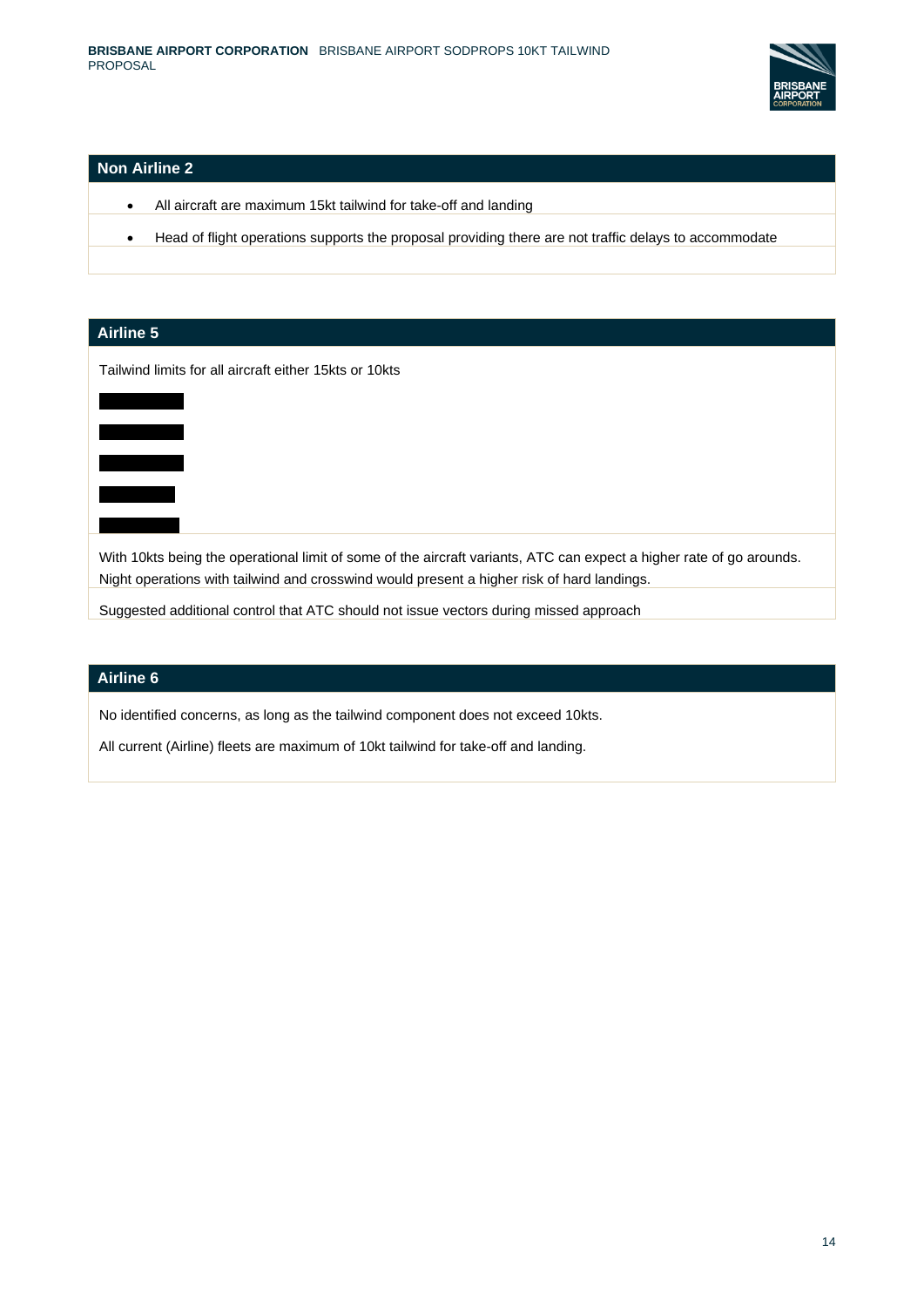

#### **Airline 7**

The (Airline) response/concerns about the proposal can be collated as follows:

- 1. (Airline)……..can't support the full 10kts limit as proposed and believe that 7kts is a more appropriate limit given the maximum tailwind limits of some of our aircraft.
- 2. 3D approaches must be available to support the increased tailwind limits.
- 3. A crosswind limit of 15kts should be imposed.
- 4. Dry runway operations only.
- 5. Runway occupancy constraints should not applied. Early exit taxiway expectations should not be applied.
- 6. Airport should be aware of possible increase in reverse thrust use.
- 7. Awareness of winds aloft. Possibly require regular reports from pilots of wind conditions on approach.
- 8. We support the cautionary advice regarding "operational creep" as noted in the powerpoint presentation "HAZID industry workshop and review"
- 1. Climb gradient requirements for take-off and landings can they be satisfied? Yes
- 2. Maximum take-off weights and typical landing distances are under maximum landing weights (less than 3300m LDA?). Yes
- 3. Certified tailwind limits for fleet? See below.
- 4. Pilots completed simulator training and evaluation for take offs and landings at those limits? Simulator training covers many scenarios at different 'maximum' limits, this particular scenario in the sim is an irregular event.
- 5. Confirmation that flight crews are required to verify landing performance, including missed approach climb gradient and landing distance? Yes

Aircraft tailwind limits are either 15kts or 10kts

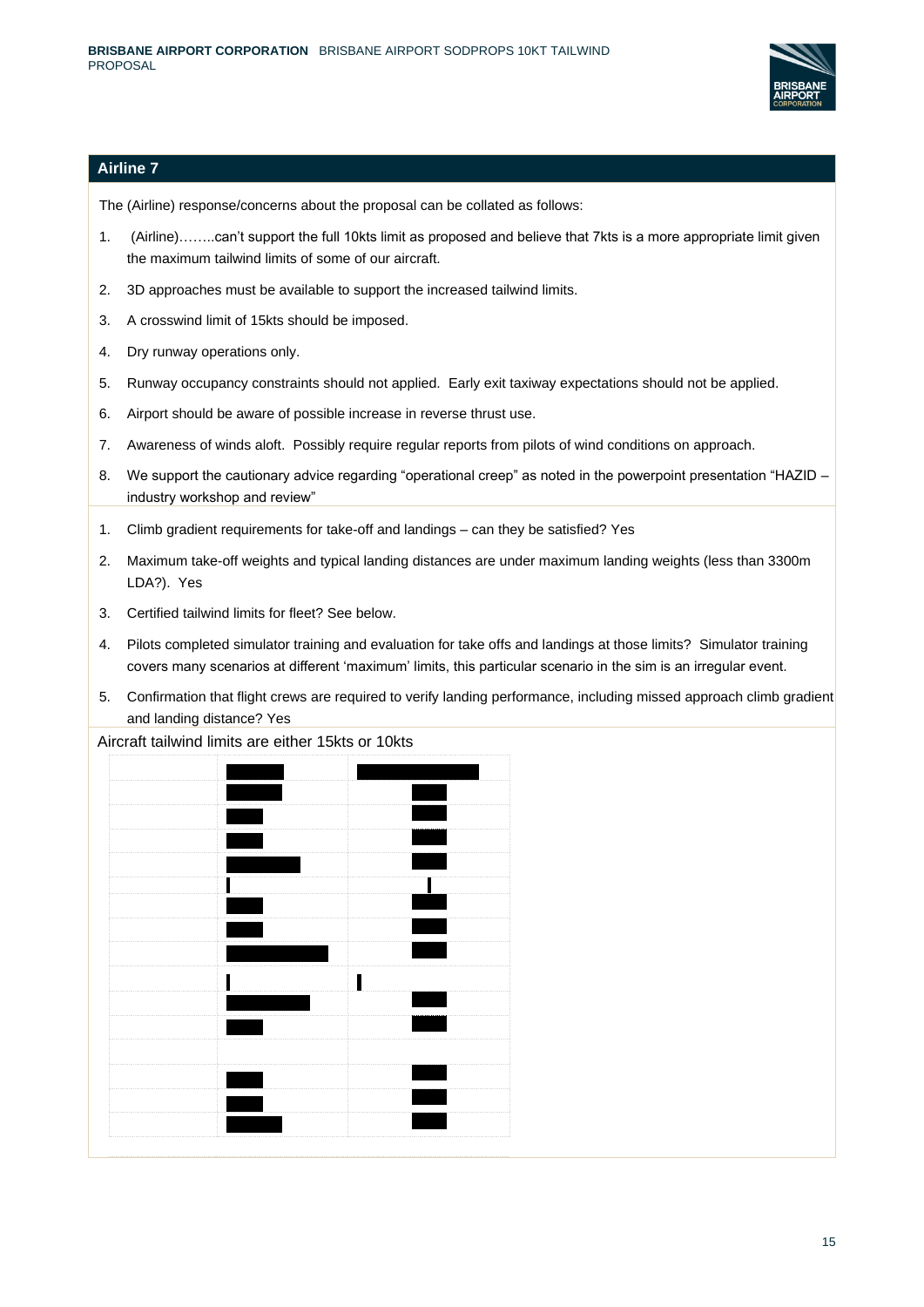

## Industry Feedback and Final Risk Assessment Workshop

Following finalisation of controls based on HAZID and feedback from operators and Airservices, a final risk assessment workshop was conducted, noting that a major airline (Airline 7) had provided late feedback on 22 March, the day before the workshop, that they could not fully accept 10kts but that 7kts provided an acceptable buffer for those aircraft with 10kts operating limit. As a result, the workshop also considered residual risk for 7kts and 10kts and a suggestion was made at the end of the workshop to consider 10kts for departure and 7kts for arrival.

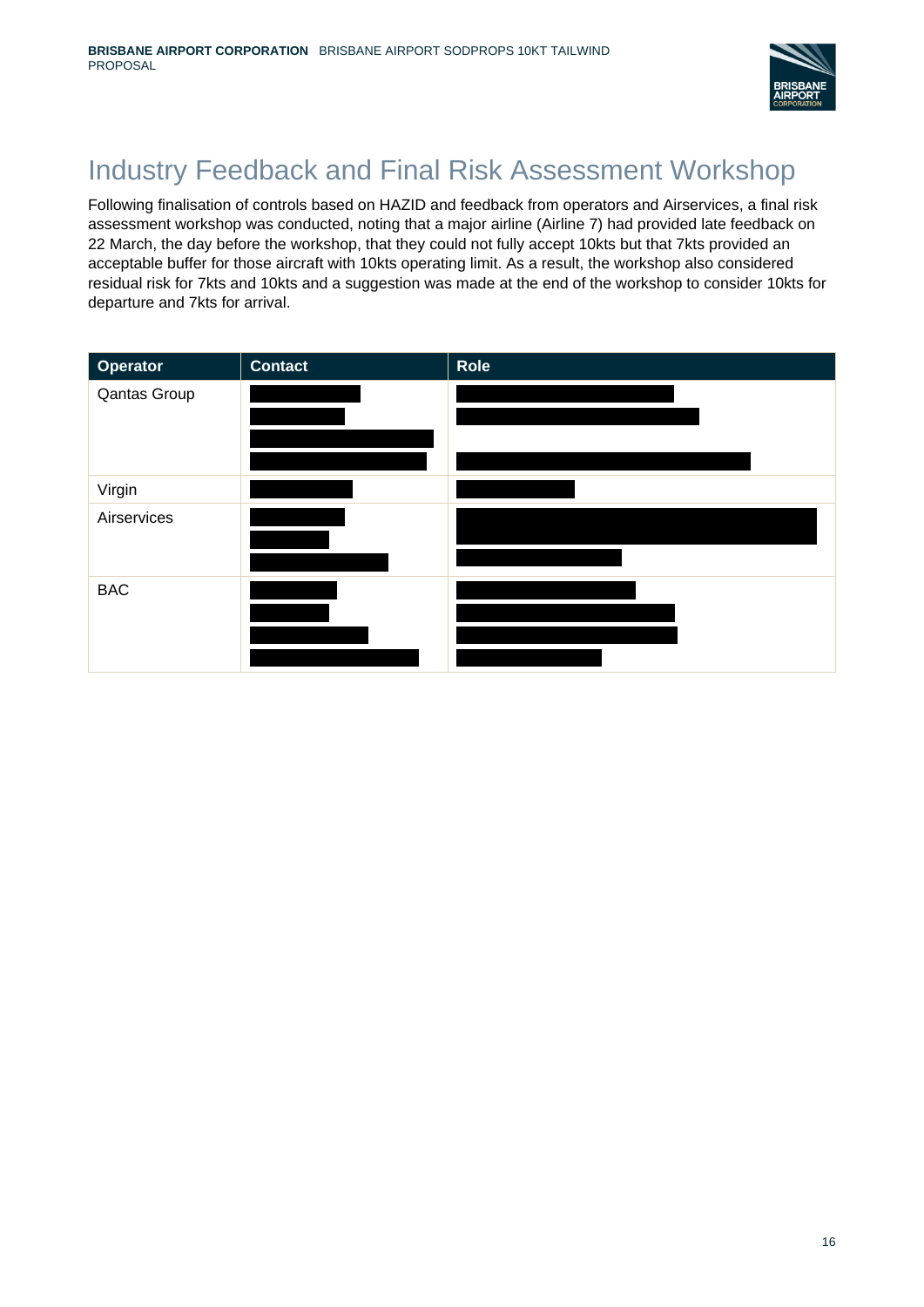

# 7. METHODOLOGY

## Design integrity – difference to ICAO

Subject Matter Experts (SME) from airline and non-airline operators, Airservices ATC, and BAC validated the suitability of using existing procedures with additional controls at Hazard identification and Risk assessment workshops to adequately manage any additional threats. The SME who participated in these workshops or provided input after distribution of the workshop outcomes, are appropriately qualified and adequately represent all of industry impacted by the change. This supports the design integrity of the local application of the change.

To support the design integrity, international standards and recommendations were also reviewed and global examples of the safe application of 10kts considered with reference to those standards and recommendations.

Whilst there are no ICAO SARPS that preclude runway nomination with 10kts tailwind, ICAO PANS OPS Doc 8168 and PANS ATM Doc 4444 identify that noise abatement should not be determining factor for runway nomination when the tailwind exceeds 5kts including gusts. PANS OPS and PANS ATM are not considered as standards but more as international guidelines and there are international examples of variation from the 5kt criteria.

Since 1981, the FAA allows local runway safety team analysis to determine acceptably safe preferential runway program criteria, with the caveat that pilots ultimately have the authority to determine runway for the safe operation of the aircraft.

This Safety Program has thoroughly applied this method of analysis and demonstrates that, while PANS provides a standardised approach to ensuring safety margins between tailwind nominated (5kts) and operational tailwind limits (10kts +), a robust local safety assessment ensuring adequate controls provides sufficient assurance to operate up to those operational tailwind limits.

The most relevant international example is LAX who has operated a preferential runway use policy including Over Ocean Operations (Same runway mode as SODPROPS) since 1972. The Over Ocean Operations policy operates under FAA Order 8400.9 1981 which specifies a 7kt tailwind limit and includes provision for waivers to the criteria in the Order to accommodate site specific situations, with justification, a safety analysis, and supporting data. The Over Ocean Operations policy operates under such a waiver to allow ATC to nominate that noise preferred runway mode with 10kts tailwind between 0000 and 0630am local time.

LAX has been operating long- term night operations with 10kts tailwind demonstrating integrity of design based on runway safety team analysis to determine acceptably safe preferential runway program criteria, with the caveat that pilots ultimately have the authority to determine runway for the safe operation of the aircraft. The Brisbane Airport SODPROPS application applies the same methodology to ensure the departure from ICAO guidelines are thoroughly assessed against local operations and operating environment.

The Brisbane Airport SODPROPS application is safer by design than that conducted at LAX due to the wider distance between runways, STAR connected 3D approaches, limiting crosswind to 15kts (proposed control 1), and higher visibility and cloud base criteria.

The results from these safety activities and the methodology applied to identify and mitigate differences from ICAO PANS ATM and PANS OPS confirm the integrity of how to ensure change to tailwind can be implemented safely for SODPROPS operations, and that all local factors including operator concerns are addressed.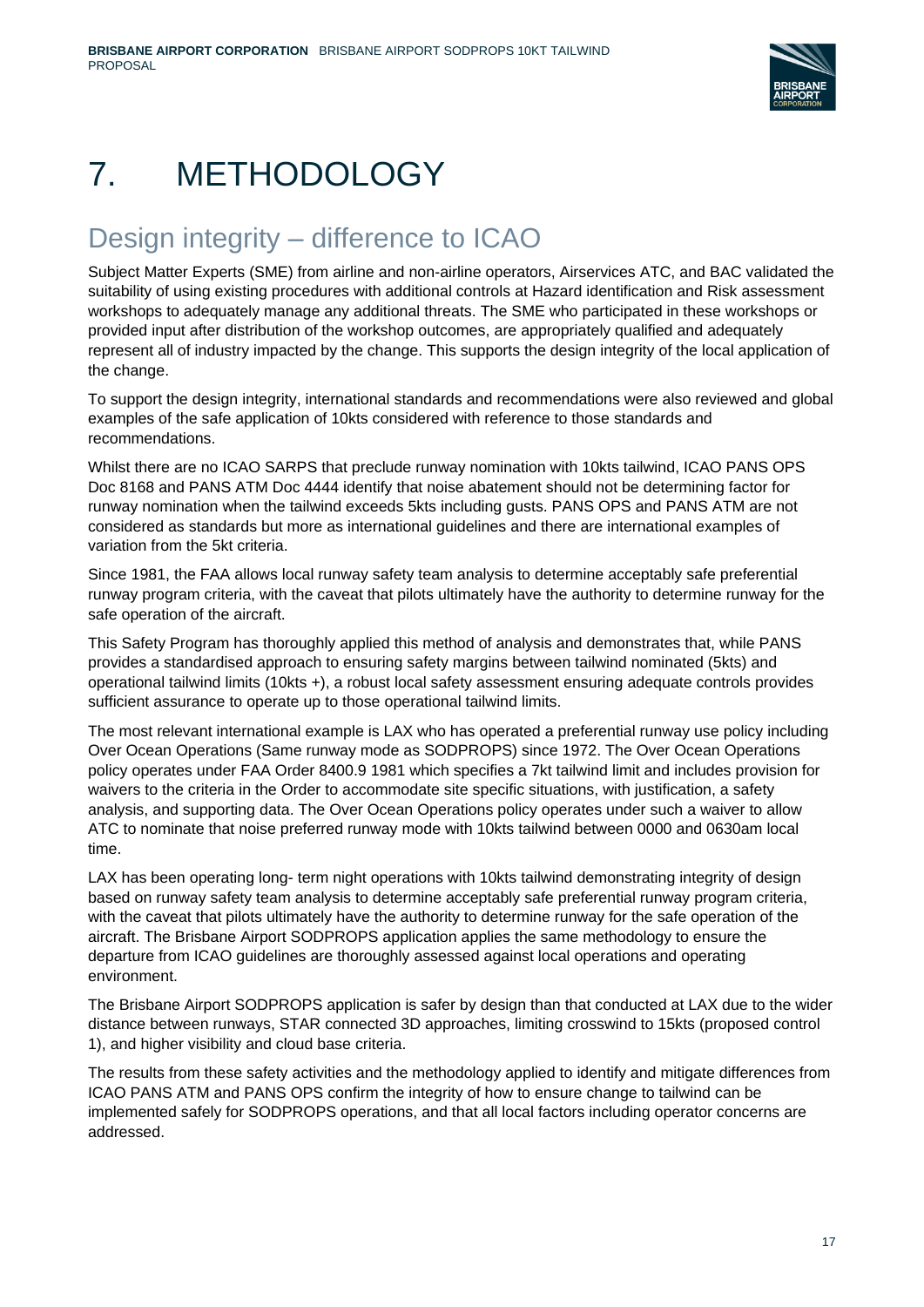

## Design integrity – benefits and previous use of 10kts

BAC provided 11 years of wind data to define the following significant potential benefit in terms of time available for SODPROPS use between 10pm and 6am, providing noise and overflight relief to Brisbane residents affected by the new runway system.

- During Summer
	- Tailwind up to 5kts provides SODPROPS availability 54% of the time when the runway is dry
	- Tailwind up to 10kts provides SODPROPS availability 90% of the time when the runway is dry
- During Winter
	- Tailwind up to 5kts provides SODPROPS availability 52% of the time when the runway is dry
	- Tailwind up to 10kts provides SODPROPS availability 95% of the time when the runway is dry
- Note that the runways are wet for approximately 5% of those hours and the actual over the bay % is around 10% higher currently when including non SODPROPS operations during this period as aircraft will either be landing or taking off over the bay when SODPROPS is not operating.

In 2016 Airservices provided a Safety Statement (SAF-SS-16031 Version 1.0) in support of a submission for exemption against the MOS to continue to use 10kts tailwind for Runway Reciprocal Operations. (attached) The Safety Statement provided the following history, incident data, and AIP reference to demonstrate that 10kts tailwind during that time presented minimal risk to operations.

"*The 10kts downwind criterion has been in use in excess of 25 years. There has been no runway excursions in that time. Occurrence data from 2010 to current was reviewed for the RRO time period. Specifically, from the 106 reported occurrences the 18 reported Go Around occurrences were reviewed. Of these:* 

- *9 were considered not applicable as were not related to RRO*
- *4 occurrences could not determine the nominated runways or wind*
- *4 occurrences took place when the downwind was 5kts or less, and*
- *1 occurrence took place when the quoted downwind was 8kts.*

*Where the quoted downwind was 8kts the report also states that the 8kts was indicated on the anemometers. The pilot reported 15kts in the 'flare'. The plane was re-sequenced for Runway 01 and RRO was cancelled.* 

*For those operations unable to accept a 10kt downwind AIP makes provision for the pilot in command to select an into wind runway if operationally required.* 

*Noise Abatement Procedures AIP ENR 1.5, 9.1.2 states that noise abatement will not be a determining factor in runway selection under the following circumstance:* 

*(e) When, in the opinion of the pilot in command, safety would be prejudiced by runway conditions or any other operational consideration* 

*• The occurrence data from 2010 also reports 2 occasions where aircraft requested and were provided the into wind runway for departures from Brisbane".*

The design results in a measurable benefit to the Brisbane community, is supported by historical safety data, and the risk assessment conducted with industry determined that implementation of proposed procedural controls ensures the risk to aircraft operations is minimised through the proposed controls. Concerns were raised at the final risk assessment workshop that 10kts does not provide a buffer for those aircraft who would be operating at their tailwind limit, specifically for threats associated with arriving aircraft.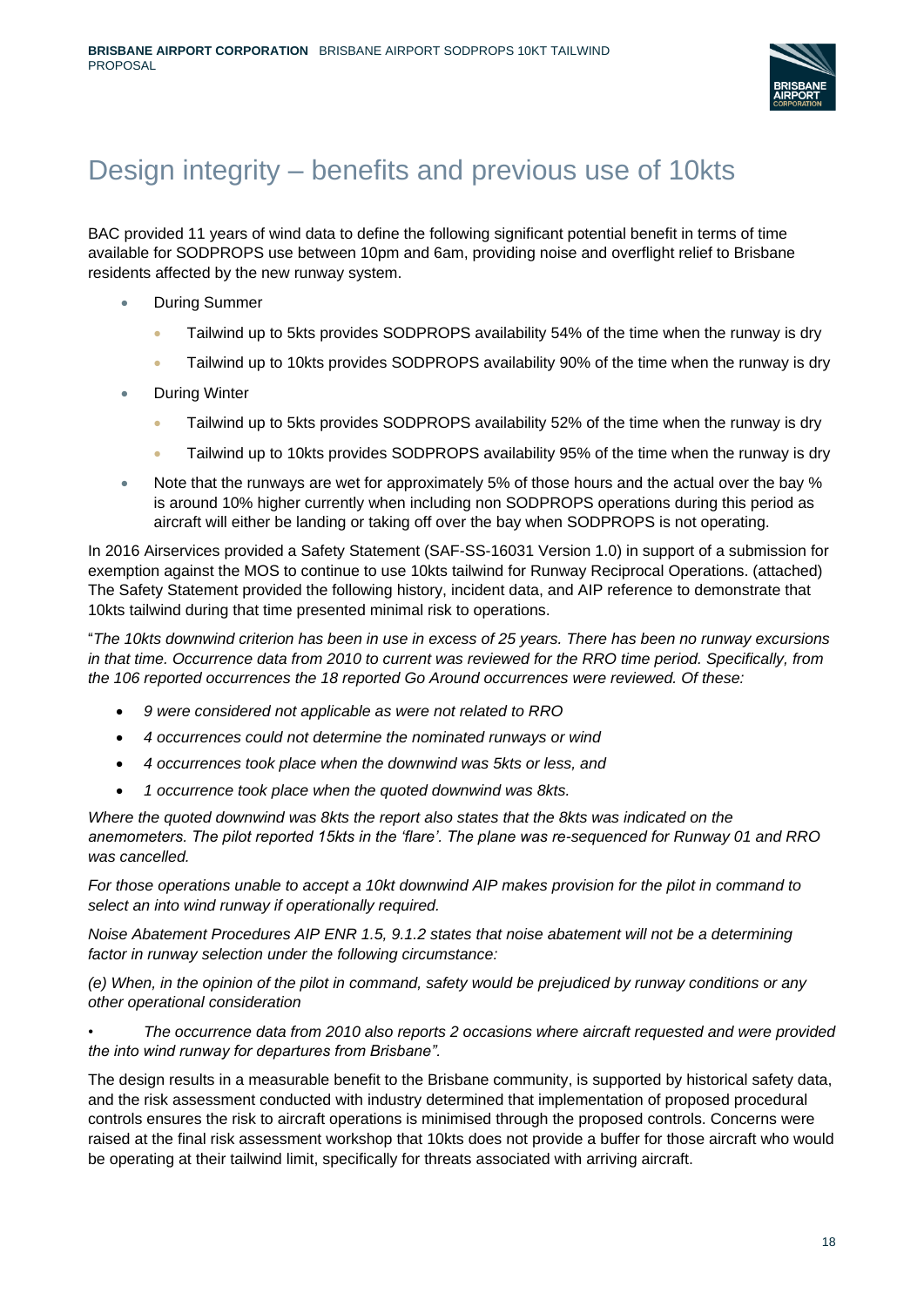

## Design safety management activities

The following safety activities have been conducted as part of this Safety Program.

#### **Consultation and communication with stakeholders:**

- BAC letter of request to Airservices to provide support for the proposal, and Airservices letter of response
- BAC discussion with CASA to confirm it is acceptable to CASA for BAC to submit the proposal for exemption of CASR MOS Part 172 with Airservices and operator support
- Letter to all operators requesting attendance at Hazard Identification and Risk Assessment workshop and support to review
- Airservices, BAC, Operator attendance and input at Hazard Identification and Risk Assessment Workshop
- Request for Airservices review of threats, controls and proposed controls from workshop and any further information
- Request to all operators to review threats, controls and proposed controls from workshop, provide fleet operational tailwind limits and any additional threats and/or suggested controls
- Once all feedback received and controls finalised, agreement from Airservices on proposed controls
- Risk assessment workshop with Airservices, BAC and operators for final risk assessment to compare existing and residual risk under BAC risk assessment framework (likelihood and consequence) for all identified threats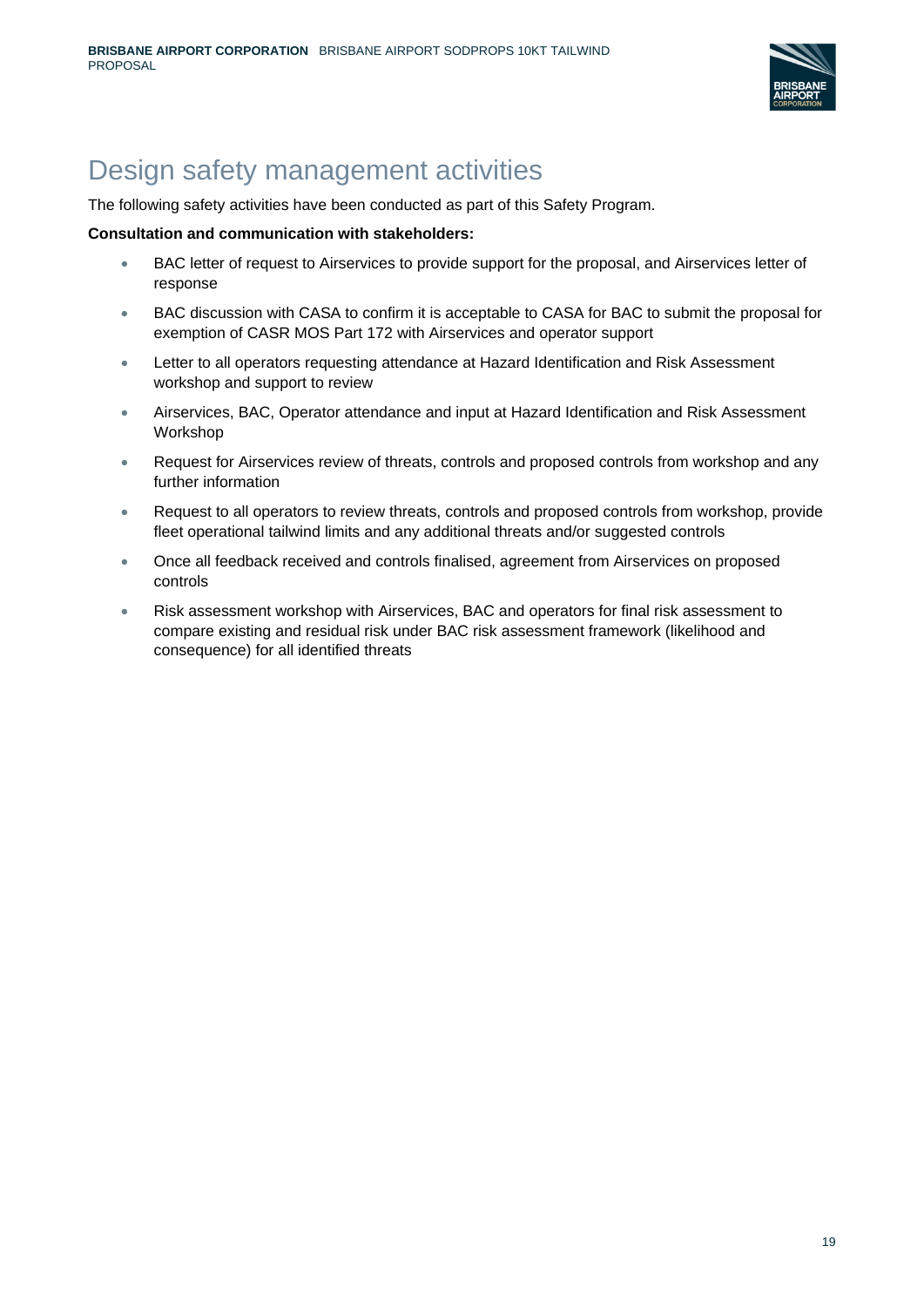

# ATTACHMENTS

| No. | Title and version                         |
|-----|-------------------------------------------|
|     | Final risk assessment (Excel spreadsheet) |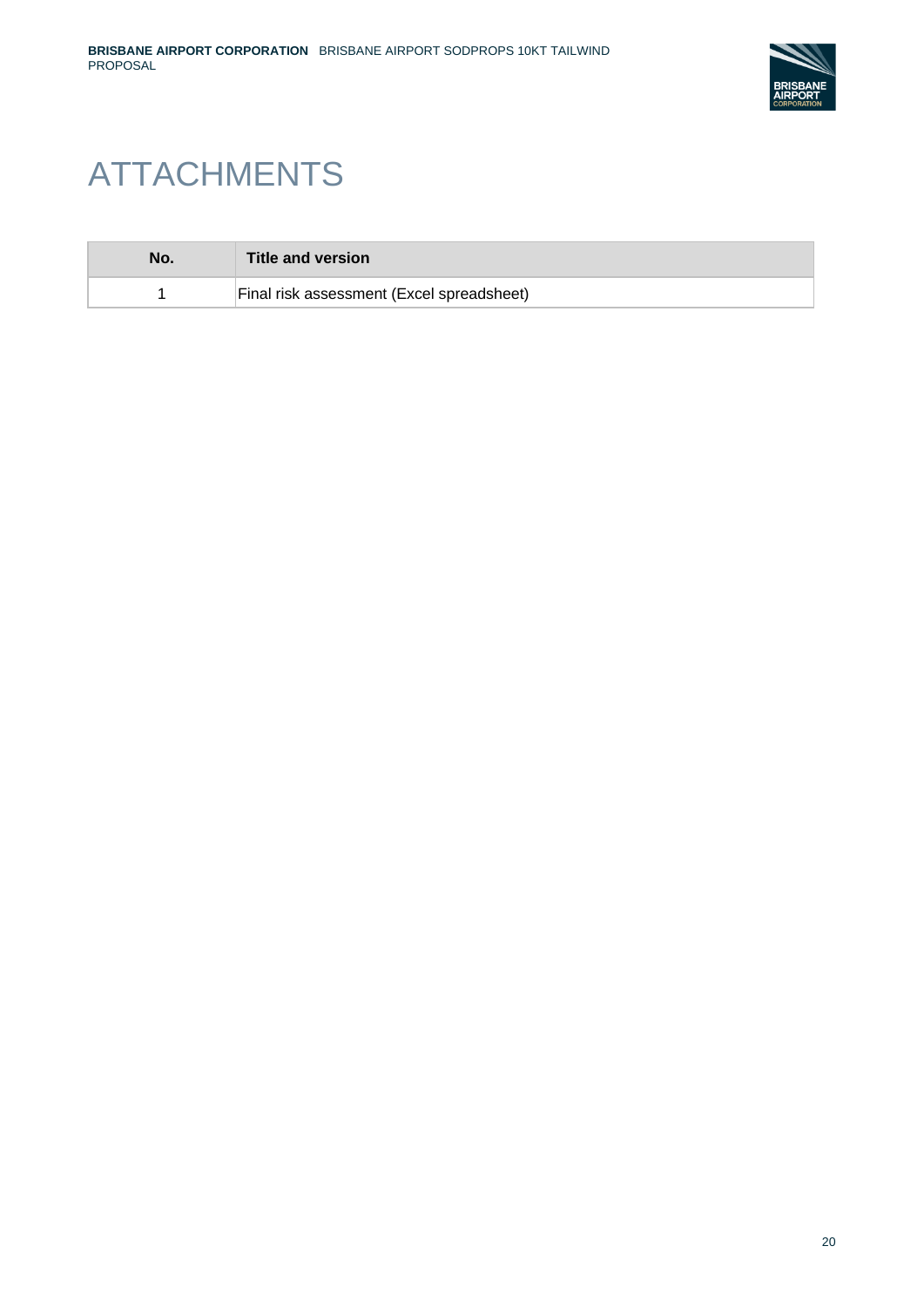|  | <b>Risk/Issue</b>                                                                           | Cause            | <b>Consequences</b><br><b>Qualitative</b>                                                                                                                            |                       | <b>Risk</b>        | <b>Current Controls</b>                                                                                                                                                                                                                                                                                                                                                                                                                                                                                                                                                                                                                                                                                                                                                                                                                                                                                                                                                                                                                                                                                                                                                                                                                                                                                                                                                                                                                                                                                                                                                                                                                                                                                                                       |          |          | <b>Current</b><br>ใisk Rating | Control<br>Rating | <b>Future Controls</b>                                                                                                                                                                                                                                                                                                                                                                                                                                                                                                                                                                                                                                                                                                                    |          |          | <b>Residual</b><br><b>lisk Rating</b> |                                                                                                                                                          | Person/s<br><b>Responsible</b> | <b>BRISBANE</b><br><b>AIRPORT</b> |  |
|--|---------------------------------------------------------------------------------------------|------------------|----------------------------------------------------------------------------------------------------------------------------------------------------------------------|-----------------------|--------------------|-----------------------------------------------------------------------------------------------------------------------------------------------------------------------------------------------------------------------------------------------------------------------------------------------------------------------------------------------------------------------------------------------------------------------------------------------------------------------------------------------------------------------------------------------------------------------------------------------------------------------------------------------------------------------------------------------------------------------------------------------------------------------------------------------------------------------------------------------------------------------------------------------------------------------------------------------------------------------------------------------------------------------------------------------------------------------------------------------------------------------------------------------------------------------------------------------------------------------------------------------------------------------------------------------------------------------------------------------------------------------------------------------------------------------------------------------------------------------------------------------------------------------------------------------------------------------------------------------------------------------------------------------------------------------------------------------------------------------------------------------|----------|----------|-------------------------------|-------------------|-------------------------------------------------------------------------------------------------------------------------------------------------------------------------------------------------------------------------------------------------------------------------------------------------------------------------------------------------------------------------------------------------------------------------------------------------------------------------------------------------------------------------------------------------------------------------------------------------------------------------------------------------------------------------------------------------------------------------------------------|----------|----------|---------------------------------------|----------------------------------------------------------------------------------------------------------------------------------------------------------|--------------------------------|-----------------------------------|--|
|  | Missed Approach due to                                                                      | 5 Knot Tailwind  | Increased likelihood of<br>Unstable Approach or<br>Missed Approach due to<br>wind gusts; exceeding<br>operational tailwind limits                                    | YYYYY                 | Health &<br>Safety | Either CAT I Instrument Landing System; CAT II HIAL or RNP AR; SODPROP Procedures - Cloud base - above 2500 feet and<br>visibility above 8km, RWY condition - dry, Tailwind component on CATIS, ATC provide variation in wind when fluctuating by 5kts<br>or more; Excess of 5kts will mean suspension of SODPROPS by ATC, 3D approaches STAR connected ILS or RNP AR provide<br>maximum stability on approach.<br>Pilots trained to fly published missed approach procedures; Operator procedures for pre landing safety briefing, including missed<br>approach procedures; Landing distance assessment by all pilots allow for tailwind; Pilot has the authority according to AIP to<br>operationally require a runway ie aircraft noise will not be a determining factor in runway selection "when in the opinion of the pilot<br>in command, safety would be prejudiced by runway conditions or any other operational consideration"; airline operators SOP<br>stable by 1000ft or fly published missed approach;<br>Industry wide operational material availble in relation to tailwind operations; All existing operators have aircraft capability to accept<br>10kt tailwind; RWY Lengths - (RWY 19R 3300 m - 10,827 ft) (RWY 01R 3500m - 11483 ft); RWY Widths - (RWY 19R 60m) (RWY<br>01R 45m); RWY's grooved, RWY strips 300m, graded 150m; RWY CL 15m - CAT IILocation of anemometer RWY19R provides<br>accurate wind information for landing; Ongoing Stakeholder Engagement to increase pilot and ATC awareness and address any<br>issues/concerns with operational risks through LRST and BAC/Airservices/Airline forum.                                                                                                        | Minor    | Unlikely | Low (L4)                      | Good              | Existing operation - current controls only                                                                                                                                                                                                                                                                                                                                                                                                                                                                                                                                                                                                                                                                                                | Minor    | Rare     | Low                                   | Accept the risk                                                                                                                                          |                                |                                   |  |
|  | <b>Missed Approach due to</b><br>tailwind                                                   | 7 Knot Tailwind  | Increased likelihood of<br>Unstable Approach or<br>Missed Approach due to<br>wind gusts; exceeding<br>operational tailwind limits                                    | Y I Y I Y I Y I Y I Y | Health &<br>Safety | Either CAT I Instrument Landing System; CAT II HIAL or RNP AR; SODPROP Procedures - Cloud base - above 2500 feet and<br>visibility above 8km, RWY condition - dry, Tailwind component on CATIS, ATC provide variation in wind when fluctuating by 5kts<br>or more; Excess of 5kts will mean suspension of SODPROPS by ATC, 3D approaches STAR connected ILS or RNP AR provide<br>maximum stability on approach.<br>Pilots trained to fly published missed approach procedures; Operator procedures for pre landing safety briefing, including missed<br>approach procedures; Landing distance assessment by all pilots allow for tailwind; Pilot has the authority according to AIP to<br>operationally require a runway ie aircraft noise will not be a determining factor in runway selection "when in the opinion of the pilot<br>in command, safety would be prejudiced by runway conditions or any other operational consideration"; airline operators SOP<br>stable by 1000ft or fly published missed approach;<br>Industry wide operational material availble in relation to tailwind operations; All existing operators have aircraft capability to accept<br>10kt tailwind;RWY Lengths - (RWY 19R 3300 m - 10,827 ft) (RWY 01R 3500m - 11483 ft); RWY Widths - (RWY 19R 60m) (RWY<br>01R 45m); RWY's grooved, RWY strips 300m, graded 150m; RWY CL 15m - CAT II Location of anemometer RWY19R provides<br>accurate wind information for landing; Ongoing Stakeholder Engagement to increase pilot and ATC awareness and address any<br>issues/concerns with operational risks through LRST and BAC/Airservices/Airline forum.                                                                                                        | Moderate | Unlikely | Medium                        | Good              | For Brisbane SODPROPS reduce crosswind limit to 15kts<br>including gusts;<br>During Brisbane SODPROPS when tailwind is >5kts, ATC<br>will request that all pilots provide 500ft winds and record<br>on ATIS.<br>Durina<br>Brisbane SODPROPS, ATC to allow sufficient spacing<br>between arrivals in the event that a preceding arrival may,<br>due to tailwind, need to roll through to the end of<br>RWY19R instead of vacating on a rapid exit taxiway;<br>During SODPROPS, when tailwind is different to ATIS,<br>ATC to provide tailwind on first contact and with landing<br>clearance, and for departures with take-off clearance<br>(tailwind advice when different to ATIS is existing practice<br>but needs to be in procedures) | Minor    | Unlikely | Low                                   | Implement<br>controls and<br>accept the risk                                                                                                             |                                |                                   |  |
|  | Missed Approach due to                                                                      | 10 Knot Tailwind | Increased likelihood of<br>Unstable Approach or<br>Missed Approach due to<br>wind gusts; exceeding<br>operational tailwind limits                                    | YYYY                  | Health &<br>Safety | Either CAT I Instrument Landing System; CAT II HIAL or RNP AR; SODPROP Procedures - Cloud base - above 2500 feet and<br>visibility above 8km, RWY condition – dry, Tailwind component on CATIS, ATC provide variation in wind when fluctuating by 5kts<br>or more; Excess of 5kts will mean suspension of SODPROPS by ATC, 3D approaches STAR connected ILS or RNP AR provide<br>maximum stability on approach.<br>Pilots trained to fly published missed approach procedures; Operator procedures for pre landing safety briefing, including missed<br>approach procedures; Landing distance assessment by all pilots allow for tailwind and operators indicate there is sufficent runway<br>length for 10kts tailwind for all aircraft types; Pilot has the authority according to AIP to operationally require a runway ie aircraft<br>noise will not be a determining factor in runway selection "when in the opinion of the pilot in command, safety would be prejudiced<br>by runway conditions or any other operational consideration"; airline operators SOP stable by 1000ft or fly published missed<br>approach:<br>Industry wide operational material availble in relation to tailwind operations; All existing operators have aircraft capability to accept<br>10kt tailwind; RWY Lengths - (RWY 19R 3300 m - 10,827 ft) (RWY 01R 3500m - 11483 ft); RWY Widths - (RWY 19R 60m) (RWY<br>01R 45m); RWY's grooved, RWY strips 300m, graded 150m; RWY CL 15m - CAT II; Location of anemometer RWY19R provides<br>accurate wind information for landing; Ongoing Stakeholder Engagement to increase pilot and ATC awareness and address any<br>issues/concerns with operational risks through LRST and BAC/Airservices/Airline forum. | Moderate | Possible | Medium<br>(M5)                | Weak              | For Brisbane SODPROPS reduce crosswind limit to 15kts<br>including gusts;<br>During Brisbane SODPROPS when tailwind is >5kts, ATC<br>will request that all pilots provide 500ft winds and record<br>on ATIS.<br>During<br>Brisbane SODPROPS, ATC to allow sufficient spacing<br>between arrivals in the event that a preceding arrival may,<br>due to tailwind, need to roll through to the end of<br>RWY19R instead of vacating on a rapid exit taxiway;<br>During SODPROPS, when tailwind is different to ATIS,<br>ATC to provide tailwind on first contact and with landing<br>clearance, and for departures with take-off clearance<br>(tailwind advice when different to ATIS is existing practice<br>but needs to be in procedures) | Moderate |          | Unlikely Medium (M3)                  | Requires<br>additional controls<br>for arriving<br>operations before<br>accepting the risk                                                               |                                |                                   |  |
|  | <b>Tail Strike or Hard Landing</b>                                                          | 5 Knot Tailwinc  | Tail Strike or hard landing<br>due to excessive tailwind<br>particularly with quartering<br>tailwind above 25kts;<br>continuing to land when<br>unstable on approach |                       | Health &<br>Safety | Either CAT I Instrument Landing System; CAT II HIAL or RNP AR; SODPROP Procedures - Cloud base - above 2500 feet and<br>visibility above 8km, RWY condition - dry, Tailwind component on CATIS, ATC provide variation in wind when fluctuating by 5kts<br>or more; Excess of 5kts will mean suspension of SODPROPS by ATC, 3D approaches STAR connected ILS or RNP AR provide<br>maximum stability on approach.<br>Pilots trained to fly published missed approach procedures; Operator procedures for pre landing safety briefing, including missed<br>approach procedures; Landing distance assessment by all pilots allow for tailwind and operators indicate there is sufficent runway<br>length for 10kts tailwind for all aircraft types; Pilot has the authority according to AIP to operationally require a runway ie aircraft<br>oise will not be a determining factor in runway selection "when in the opinion of the pilot in command, safety would be prejudiced<br>by runway conditions or any other operational consideration"; airline operators SOP stable by 1000ft or fly published missed<br>approach;<br>Industry wide operational material availble in relation to tailwind operations; All existing operators have aircraft capability to accept<br>10kt tailwind; RWY Lengths - (RWY 19R 3300 m - 10,827 ft) (RWY 01R 3500m - 11483 ft); RWY Widths - (RWY 19R 60m) (RWY<br>01R 45m); RWY's grooved, RWY strips 300m, graded 150m; RWY CL 15m - CAT II; Location of anemometer RWY19R provides<br>accurate wind information for landing; Ongoing Stakeholder Engagement to increase pilot and ATC awareness and address any<br>issues/concerns with operational risks through LRST and BAC/Airservices/Airline forum.  | Major    | Rare     | <b>Medium</b><br>(M1)         | Good              | Existing operation - current controls only                                                                                                                                                                                                                                                                                                                                                                                                                                                                                                                                                                                                                                                                                                | Major    | Rare     |                                       | <b>Medium (M1)</b> Accept the risk                                                                                                                       |                                |                                   |  |
|  | Tail Strike or Hard Landing                                                                 | 7 Knot Tailwind  | Tail Strike or hard landing<br>due to excessive tailwind<br>particularly with quartering<br>tailwind above 25kts                                                     | Y Y Y Y Y Y           | Health &<br>Safety | Either CAT I Instrument Landing System; CAT II HIAL or RNP AR; SODPROP Procedures - Cloud base - above 2500 feet and<br>visibility above 8km, RWY condition – dry, Tailwind component on CATIS, ATC provide variation in wind when fluctuating by 5kts<br>or more; Excess of 5kts will mean suspension of SODPROPS by ATC, 3D approaches STAR connected ILS or RNP AR provide<br>maximum stability on approach.<br>Pilots trained to fly published missed approach procedures; Operator procedures for pre landing safety briefing, including missed<br>approach procedures; Landing distance assessment by all pilots allow for tailwind and operators indicate there is sufficent runway<br>length for 10kts tailwind for all aircraft types; Pilot has the authority according to AIP to operationally require a runway ie aircraft<br>noise will not be a determining factor in runway selection "when in the opinion of the pilot in command, safety would be prejudiced<br>by runway conditions or any other operational consideration"; airline operators SOP stable by 1000ft or fly published missed<br>approach;<br>Industry wide operational material availble in relation to tailwind operations; All existing operators have aircraft capability to accept<br>10kt tailwind; RWY Lengths - (RWY 19R 3300 m - 10,827 ft) (RWY 01R 3500m - 11483 ft); RWY Widths - (RWY 19R 60m) (RWY<br>01R 45m); RWY's grooved, RWY strips 300m, graded 150m; RWY CL 15m - CAT II; Location of anemometer RWY19R provides<br>accurate wind information for landing; Ongoing Stakeholder Engagement to increase pilot and ATC awareness and address any<br>issues/concerns with operational risks through LRST and BAC/Airservices/Airline forum. | Major    | Unlikely | Medium                        | Good              | For Brisbane SODPROPS reduce crosswind limit to 15kts<br>including gusts; During SODPROPS, when tailwind is<br>different to ATIS, ATC to provide tailwind on first contact<br>and with landing clearance; During Brisbane SODPROPS<br>when tailwind is >5kts, ATC will request that all pilots<br>provide 500ft winds and record on ATIS.                                                                                                                                                                                                                                                                                                                                                                                                 | Major    | Rare     | Medium                                | Controls effective<br>accept risk                                                                                                                        |                                |                                   |  |
|  | Tail Strike or Hard Landing                                                                 | 10 Knot Tailwind | Tail Strike or hard landing<br>due to excessive tailwind<br>particularly with quartering<br>tailwind above 25kts                                                     | YYYYYY                | Health &<br>Safety | Either CAT I Instrument Landing System; CAT II HIAL or RNP AR; SODPROP Procedures - Cloud base - above 2500 feet and<br>visibility above 8km, RWY condition - dry, Tailwind component on CATIS, ATC provide variation in wind when fluctuating by 5kts<br>or more; Excess of 5kts will mean suspension of SODPROPS by ATC, 3D approaches STAR connected ILS or RNP AR provide<br>maximum stability on approach.<br>Pilots trained to fly published missed approach procedures; Operator procedures for pre landing safety briefing, including missed<br>approach procedures; Landing distance assessment by all pilots allow for tailwind and operators indicate there is sufficent runway<br>length for 10kts tailwind for all aircraft types; Pilot has the authority according to AIP to operationally require a runway ie aircraft<br>noise will not be a determining factor in runway selection "when in the opinion of the pilot in command, safety would be prejudiced<br>by runway conditions or any other operational consideration"; airline operators SOP stable by 1000ft or fly published missed<br>approach:<br>Industry wide operational material availble in relation to tailwind operations; All existing operators have aircraft capability to accept<br>10kt tailwind; RWY Lengths - (RWY 19R 3300 m - 10,827 ft) (RWY 01R 3500m - 11483 ft); RWY Widths - (RWY 19R 60m) (RWY<br>01R 45m); RWY's grooved, RWY strips 300m, graded 150m; RWY CL 15m - CAT II; Location of anemometer RWY19R provides<br>accurate wind information for landing; Ongoing Stakeholder Engagement to increase pilot and ATC awareness and address any<br>issues/concerns with operational risks through LRST and BAC/Airservices/Airline forum. | Major    |          | Possible High (H2)            | Weak              | For Brisbane SODPROPS reduce crosswind limit to 15kts<br>including gusts; During SODPROPS, when tailwind is<br>different to ATIS, ATC to provide tailwind on first contact<br>and with landing clearance; During Brisbane SODPROPS<br>when tailwind is >5kts, ATC will request that all pilots<br>provide 500ft winds and record on ATIS.                                                                                                                                                                                                                                                                                                                                                                                                 | Major    |          | Unlikely Medium (M4)                  | Controls effective<br>to manage<br>uartering tailwind<br>issue but not tail<br>strike or hard<br>landing. Risk not<br>accepted for<br>arriving aircraft. |                                |                                   |  |
|  | Deviations to published<br>procedures due to<br>windshear, leading to<br>reduced separation | 5 Knot Tailwind  | Late reaction to Unstable<br>Approach; Late Missed<br>Approach; Due to<br>unforecast/unexpected<br>windshear                                                         | YYYYYY                | Health &<br>Safety | Either CAT I Instrument Landing System; CAT II HIAL or RNP AR; SODPROP Procedures - Cloud base - above 2500 feet and<br>visibility above 8km, RWY condition - dry, Tailwind component on CATIS, ATC provide variation in wind when fluctuating by 5kts<br>or more; Excess of 5kts will mean suspension of SODPROPS by ATC, 3D approaches STAR connected ILS or RNP AR provide<br>maximum stability on approach.<br>Pilots trained to fly published missed approach procedures; Operator procedures for pre landing safety briefing, including missed<br>approach procedures; Landing distance assessment by all pilots allow for tailwind and operators indicate there is sufficent runway<br>length for 10kts tailwind for all aircraft types; Pilot has the authority according to AIP to operationally require a runway ie aircraft<br>noise will not be a determining factor in runway selection "when in the opinion of the pilot in command, safety would be prejudiced<br>by runway conditions or any other operational consideration"; airline operators SOP stable by 1000ft or fly published missed<br>approach;<br>Industry wide operational material availble in relation to tailwind operations; All existing operators have aircraft capability to accept<br>10kt tailwind; RWY Lengths - (RWY 19R 3300 m - 10,827 ft) (RWY 01R 3500m - 11483 ft); RWY Widths - (RWY 19R 60m) (RWY<br>01R 45m); RWY's grooved, RWY strips 300m, graded 150m; RWY CL 15m - CAT II; Location of anemometer RWY19R provides<br>accurate wind information for landing; Ongoing Stakeholder Engagement to increase pilot and ATC awareness and address any<br>issues/concerns with operational risks through LRST and BAC/Airservices/Airline forum. | Moderate | Rare     | Medium                        | Good              | Existing operation - current controls only                                                                                                                                                                                                                                                                                                                                                                                                                                                                                                                                                                                                                                                                                                | Moderate | Rare     | Low (L3)                              | Accept the risk                                                                                                                                          |                                |                                   |  |